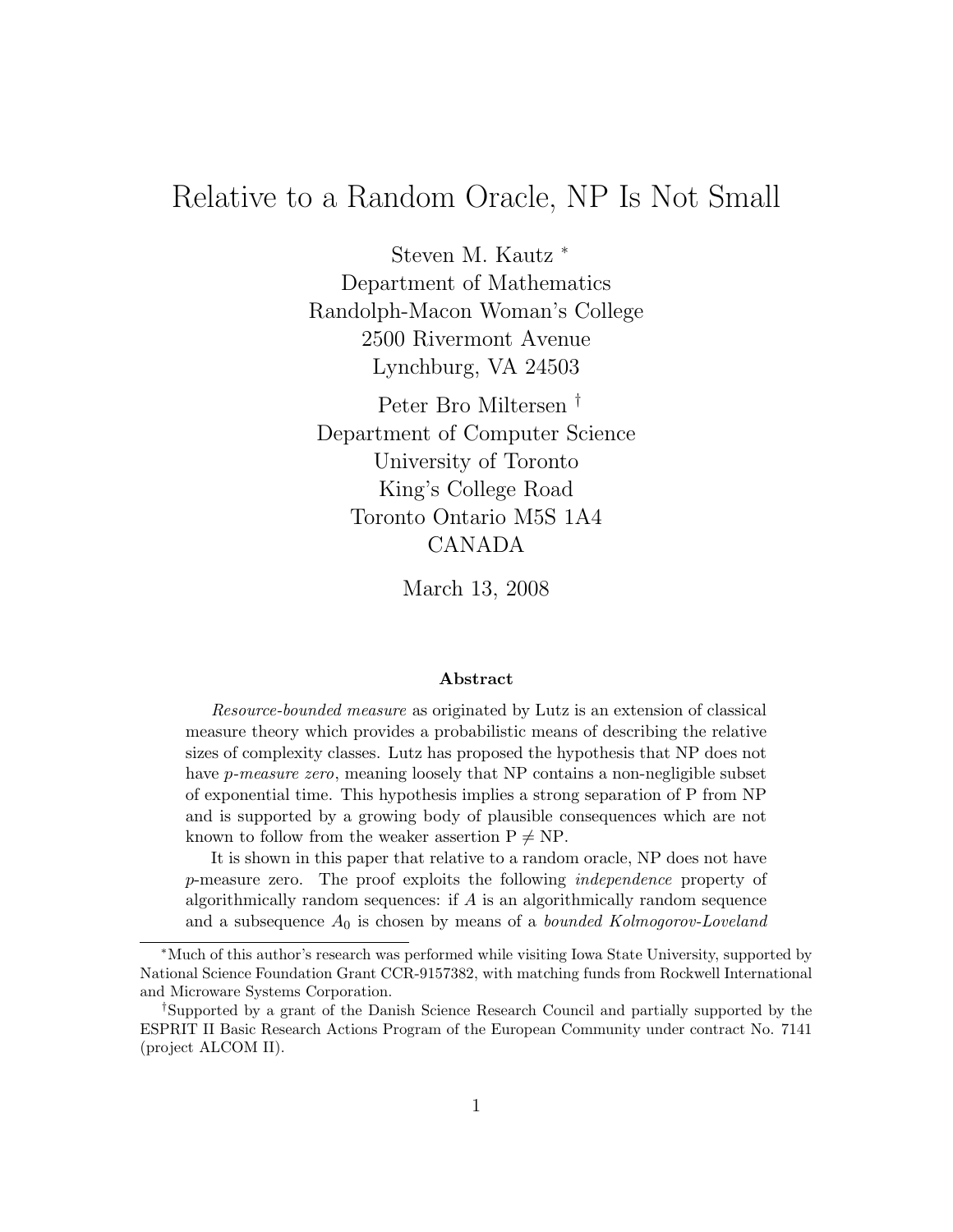*place selection*, then the sequence  $A_1$  of unselected bits is random relative to  $A_0$ , i.e.,  $A_0$  and  $A_1$  are independent. A bounded Kolmogorov-Loveland place selection is a very general type of recursive selection rule which may be interpreted as the sequence of oracle queries of a time-bounded Turing machine, so the methods used may be applicable to other questions involving random oracles.

### 1 Introduction

The conjecture  $P \neq NP$  is a reasonable working hypothesis because of the plausibility of its consequences and the body of empirical evidence supporting it. Lutz has proposed a stronger hypothesis, that NP does not have p-measure zero. This hypothesis has greater explanatory power than  $P \neq NP$  and is supported by a number of credible consequences, some of which are summarized later in this section. The main result of this paper is that a strong form of Lutz's hypothesis holds relative to a random oracle, improving the previous result of Bennett and Gill [2] that  $P \neq NP$  relative to a random oracle.

The meaning of "measure zero" is in terms of *resource-bounded measure*, an extension of classical measure or probability theory on  $\{0,1\}^{\infty}$ , due to Lutz [28]. The aspects of resource-bounded measure needed for the present results are introduced in Section 4. Intuitively, "NP does not have *p*-measure zero", written  $\mu_p(NP) \neq 0$ , indicates that NP contains a non-negligible subset of exponential time, or very loosely, a random exponential time language has nonzero probability of being in NP. Resourcebounded measure provides a meaningful answer to the question of what it means for an exponential time language to be "random". Since it is known that the class P does have p-measure zero, the hypothesis  $\mu_p(NP) \neq 0$  implies that  $P \neq NP$ .

Lutz and Mayordomo cite evidence in [26] for the plausibility of the hypothesis  $\mu_p(N) \neq 0$ . In particular, its negation would imply the the existence of a betting algorithm for efficiently predicting membership in NP languages, a consequence which turns out to be intuitively quite unlikely. We discuss this in greater detail in Section 4 after giving the relevant definitions.

The hypothesis  $\mu_p(NP) \neq 0$  also has a number of plausible consequences which are not known to follow from the weaker assertion  $P \neq NP$ . In particular in [26] Lutz and Mayordomo prove that if  $\mu_p(NP) \neq 0$ , then the "Cook versus Karp-Levin" (CvKL) conjecture holds for NP, that is, there is a language which is  $\leq^P_T$ -complete but not  $\leq^P_m$ -complete for NP. Evidence for the plausibility of the CvKL conjecture as cited in [26] includes the following facts: The CvKL conjecture holds for  $E = DTIME(2^{linear})$ (Ko and Moore, [20]) and for NE (Watanabe [45], Buhrman, Homer, and Torenvliet [4]). Under certain additional hypotheses it holds for PSPACE (Watanabe and Tang [46]). If E  $\neq$  NE the CvKL conjecture holds for NP∪co-NP and if E  $\neq$  NE∩co-NE it holds for NP (Selman [36]). Longpré and Young [25] also show that Cook reducibility is faster than Karp-Levin reducibility for certain classes of NP-complete sets. At this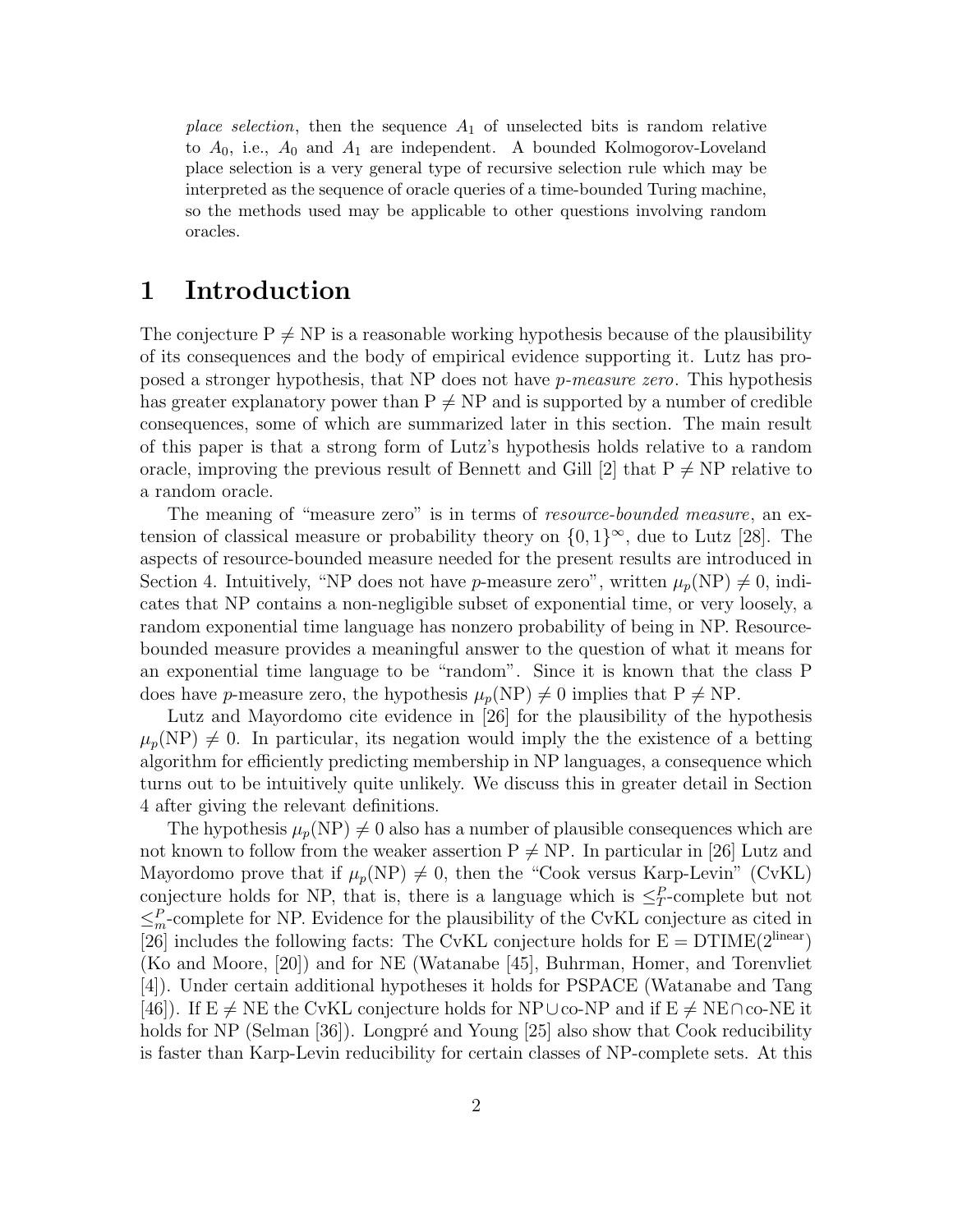time the CvKL conjecture is not known to be a consequence of the assertion  $P \neq NP$ . This fact and the plausibility of the CvKL conjecture itself suggest that a stronger class separation such as  $\mu_p(NP) \neq 0$  is likely to be true.

Other consequences of the hypothesis  $\mu_p(NP) \neq 0$  cited in [26] include the following (here EE denotes the doubly-exponential class  $\bigcup_{c=0}^{\infty}$  DTIME $(2^{2^{n+c}})$  and NEE denotes the corresponding nondeterministic class):

- 1.  $E \neq NE$  and  $EE \neq NEE$  (Mayordomo [30], Lutz and Mayordomo [26]).
- 2. There exist NP search problems which are not reducible to the corresponding decision problems (this follows from item 1 above and a result of Bellare and Goldwasser [1]).
- 3. Every  $\leq^P_m$ -complete language for NP contains a dense exponential complexity core (Juedes and Lutz [11]).
- 4. For every real number  $\alpha < 1$ , every  $\leq_{n^{\alpha}-tt}^{P}$ -hard language for NP is dense (Lutz and Mayordomo [27]).

Our main result is that relative to a random oracle, NP does not have measure zero in E, meaning that NP∩E does not have p-measure zero. This result implies that Lutz's hypothesis and its many consequences hold relative to a random oracle, and implies additionally that NP does not have measure zero in  $E_2 = DTIME(2^{polynomial})$ , i.e., NP does not have " $p_2$ -measure zero" relative to a random oracle. (Here p and  $p_2$ ) refer to the appropriate resource bounds for measure in  $E$  and in  $E_2$ , respectively; see Section 4 for definitions.) A further consequence is that, by virtue of a recent result by Regan, Sivakumar, and Cai [33], NP is not measurable in  $E$  or  $E_2$  relative to a random oracle (see Section 6). Our arguments actually apply not just to NP but to some smaller classes such as FewP – coNP; see Section 6.

It is difficult at this point to assess the exact meaning of a random oracle separation such as Bennett and Gill's [2] or the stronger result proved here. In [2], Bennett and Gill proposed the *random oracle hypothesis*, i.e., if a property holds relative to almost every oracle, then it must hold in unrelativized form. The random oracle hypothesis was first shown to be false in general by Kurtz [21], and more recently it has been shown that IP = PSPACE ([37]) but IP<sup>A</sup>  $\neq$  PSPACE<sup>A</sup> for a random oracle A ([8], [15]). We do not suggest that the present result should be interpreted as "evidence" for the hypothesis  $\mu_p(NP) \neq 0$ , only that it is an interesting, related result. The view of the first author is that random oracle results are useful largely for the insight they give into the properties of algorithmically random sequences and into the nature of probabilistic computation.

In any event the present paper is a nontrivial improvement of [2] and introduces techniques which may be useful in other contexts. In particular we exploit the independence properties of sequences which are algorithmically random (in the sense of Martin-Löf, Levin, or Chaitin; see Section 3). Roughly, two sequences  $A_0$  and  $A_1$  are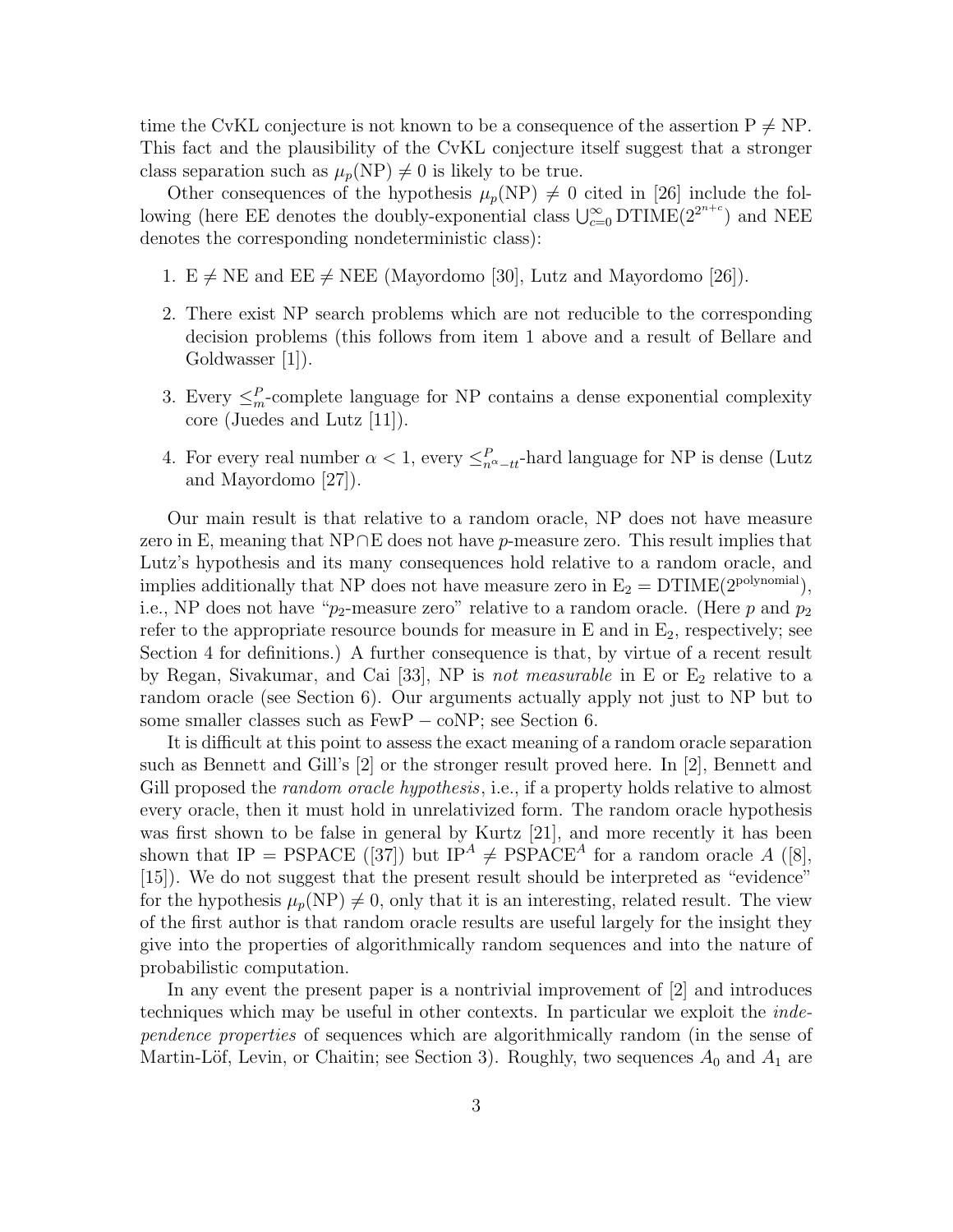independent if each is algorithmically random relative to the other. For example, it is shown in [42] and in [17] that if A is algorithmically random and  $A_0$ ,  $A_1$  denote the even and odd bits of A, respectively, then  $A_0$  and  $A_1$  are independent in this sense. Independence results for a number of other kinds of subsequences are given in [17]. Recently one of the authors [19] has shown that if the subsequence  $A_0$  is chosen from A according to a *bounded Kolmogorov-Loveland place selection*, and  $A_1$  denotes the nonselected bits, then  $A_0$  and  $A_1$  are independent. A Kolmogorov-Loveland place selection (see Definition 3.5) is a very general kind of recursive selection rule in which the nth bit selected may depend *adaptively* upon the  $n-1$  previous bits in the subsequence as well as upon previously examined bits which are not necessarily included in the subsequence. The sequence of oracle queries of a Turing machine is an example of a subseqence chosen according to this type of rule; the result applies to a restriction of Kolmogorov-Loveland place selections which is nonetheless useful for dealing with time-bounded computations.

In the next section we review some of the terminology and notation to be used; Section 3 introduces algorithmic randomness, and in Section 4 we cover the pertinent notions of resource-bounded measure. Section 5 contains the proof of our main theorem, and in Section 6 we indicate some extensions and consequences of the main result.

## 2 Preliminaries

Let  $\mathbb{N} = \{0, 1, 2, \ldots\}$  denote the natural numbers. A *string* is an element of  $\{0, 1\}^*$  or  $\{0, 1, \perp\}^*$ , where the symbol  $\perp$  is called an *undefined* bit. The concatenation of strings x and y is denoted xy. For any string x, |x| denotes the length of x, and  $\lambda$  is the unique string of length 0. If  $x \in \{0, 1, \perp\}^*$  and  $j, k \in \mathbb{N}$  with  $0 \leq j \leq k < |x|, x[k]$  is the kth bit (symbol) of x and  $x[j..k]$  is the string consisting of the j<sup>th</sup> through kth bits of x (note that the "first" bit of x is the 0th). For an infinite binary sequence  $A \in \{0,1\}^{\infty}$ , the notations  $A[k]$  and  $A[j..k]$  are defined analogously. For any  $x, y \in \{0, 1, \perp\}^*, x \sqsubseteq y$ means that if  $x[k]$  is defined, then  $y[k]$  is also defined and  $x[k] = y[k]$ ; we say that x is an *initial segment*, or *predecessor*, of y or that y is an *extension* of x. Likewise for  $A \in \{0,1\}^{\infty}, x \sqsubseteq A$  means  $x[k] = A[k]$  whenever bit  $x[k]$  is defined. Strings x and y are said to be *incompatible*, or *disjoint*, if there is no string z which is an extension of both x and y; when  $x, y \in \{0, 1\}^*$ , this simply means that  $x \not\sqsubseteq y$  and  $y \not\sqsubseteq x$ .

Fix a standard enumeration of  $\{0,1\}^*$ ,  $s_0 = \lambda$ ,  $s_1 = 0$ ,  $s_2 = 1$ ,  $s_3 = 00$ ,  $s_4 = 01$ , ... A language is a subset of  $\{0,1\}^*$ ; a language A will be identified with its characteristic sequence  $\chi_A \in \{0,1\}^{\infty}$ , defined by  $s_y \in A \iff \chi_A[y] = 1$  for  $y \in \mathbb{N}$ . We will consistently write A for  $\chi_A$ . A denotes the bitwise complement of A, i.e., the settheoretic complement of the language A in  $\{0,1\}^*$ . For  $X \subseteq \{0,1\}^{\infty}$ ,  $X^c$  denotes the complement of X in  $\{0,1\}^{\infty}$ .

Typically strings in  $\{0, 1, \perp\}^*$  will be used to represent partially defined languages, and will generally be represented by lower-case greek letters. For  $\sigma \in \{0, 1, \perp\}^*$ , when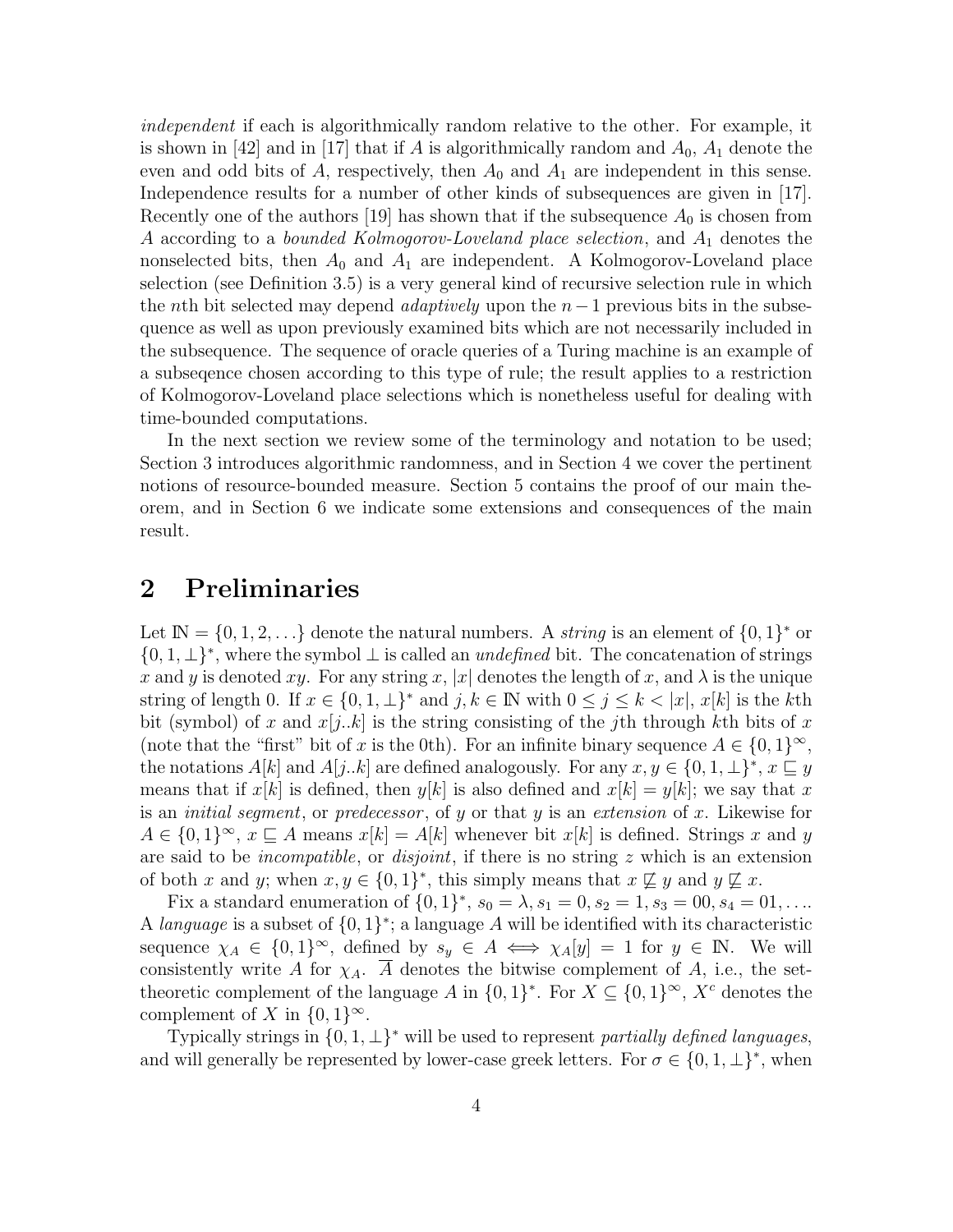no confusion is likely to result we will regard  $\sigma, \sigma \perp^k$ , and  $\sigma \perp^{\infty}$  as essentially the same object, since all specify the same language fragment. We avoid using the notation  $|\sigma|$ unless  $\sigma \in \{0,1\}^*$ , however following [28] we let  $||\sigma||$  denote the number of defined bits in  $\sigma$ . When  $\alpha \in \{0, 1, \perp\}^*$  and  $\tau \in \{0, 1\}^*$ , the notation  $\alpha \downarrow \tau$  (" $\tau$  inserted into  $\alpha$ ") is defined by

$$
(\alpha \downarrow \tau)[x] = \begin{cases} \alpha[x] & \text{if } \alpha[x] \text{ is defined,} \\ \tau[j] & \text{if } x \text{ is the } j\text{th undefined} \\ & \text{position in } \alpha \text{ and } j < |\tau|, \\ \bot & \text{otherwise.} \end{cases}
$$

For  $A, B \in \{0,1\}^{\infty}$ ,  $A/B$  is the subsequence of A selected by B, i.e., if  $y_0, y_1, \ldots$  are the positions of the 1-bits of B in increasing order, then  $(A/B)[x] = A[y_x]$ . Note that  $A/B$  is a finite string if B contains only finitely many 1's. For  $\sigma, \tau \in \{0,1\}^*, \sigma/\tau$ may be defined analogously. For  $A, B \in \{0, 1\}^{\infty}$ , the sequence  $A \oplus B$  is defined by

$$
A \oplus B[x] = \begin{cases} A[\frac{x}{2}] & \text{if } x \text{ is even,} \\ B[\frac{x+1}{2}] & \text{if } x \text{ is odd.} \end{cases}
$$

 $E = E_1$  denotes the class DTIME(2<sup>linear</sup>) and  $E_2$  denotes DTIME(2<sup>polynomial</sup>). Given a function  $f: \{0,1\}^* \to \{0,1\}^*$ , we say f is in the class  $p = p_1$  if  $f(x)$  is computable in time polynomial in |x|, and f is in the class  $p_2$  if  $f(x)$  is computable in time  $|x|^{(\log|x|)^{O(1)}}$ . We assume there is a fixed pairing function on strings so that, for example, a function on  $\mathbb{N} \times \{0,1\}^*$  can be interpreted as a function on  $\{0,1\}^*$ (where the numeric input is represented as a unary string).

A string  $\sigma \in \{0,1,\perp\}^*$  defines the subset  $\text{Ext}(\sigma) = \{A \in \{0,1\}^\infty : \sigma \sqsubseteq A\}$  of  $\{0,1\}^{\infty}$ , called a *cylinder*. Ext( $\sigma$ ) is referred to as an *interval* if  $\sigma \in \{0,1\}^*$ ; evidently any cylinder is a union of intervals. Likewise if S is a subset of  $\{0, 1, \perp\}^*$ ,  $\text{Ext}(S)$ denotes  $\bigcup_{\sigma \in S} \text{Ext}(\sigma)$ . By a *measure* we simply mean a probability distribution on  $\{0,1\}^{\infty}$ , and for our present purposes it is sufficient to consider the uniform distribution, i.e., each bit is equally likely to be a zero or a one, also called Lebesgue measure. The measure of a subset  $\mathcal E$  of  $\{0,1\}^\infty$ , denoted  $\Pr(\mathcal E)$ , can be intuitively interpreted as the probability that a sequence produced by tossing a fair coin is in the set  $\mathcal{E}$ ; in particular the measure of an interval  $Ext(\sigma)$ , abbreviated  $\mathbf{Pr}(\sigma)$ , is just  $(\frac{1}{2})^{|\sigma|}$  (or  $\left(\frac{1}{2}\right)$  $\frac{1}{2}$ )<sup>|| $\sigma$ || if  $\sigma \in \{0, 1, \perp\}^*$ ). For S a set of strings, we abbreviate  $\Pr(\text{Ext}(S))$  by  $\Pr(S)$ ;</sup> if S is *disjoint*, i.e., all strings in S are pairwise incompatible, then

$$
\mathbf{Pr}(S) = \sum_{\sigma \in S} \mathbf{Pr}(\sigma).
$$

Standard results of measure theory (see [13]) show that  $\mathcal E$  is measurable (meaning that  $\Pr(\mathcal{E})$  is defined) as long as  $\mathcal E$  is a *Borel* set, i.e., built up from intervals by some finite iteration of countable union and complementation operations; however, for the most part we will be concerned with the measure of intervals and cylinders, which depend on only a finite number of bits, so our probability calculations are typically just finite combinatorial arguments.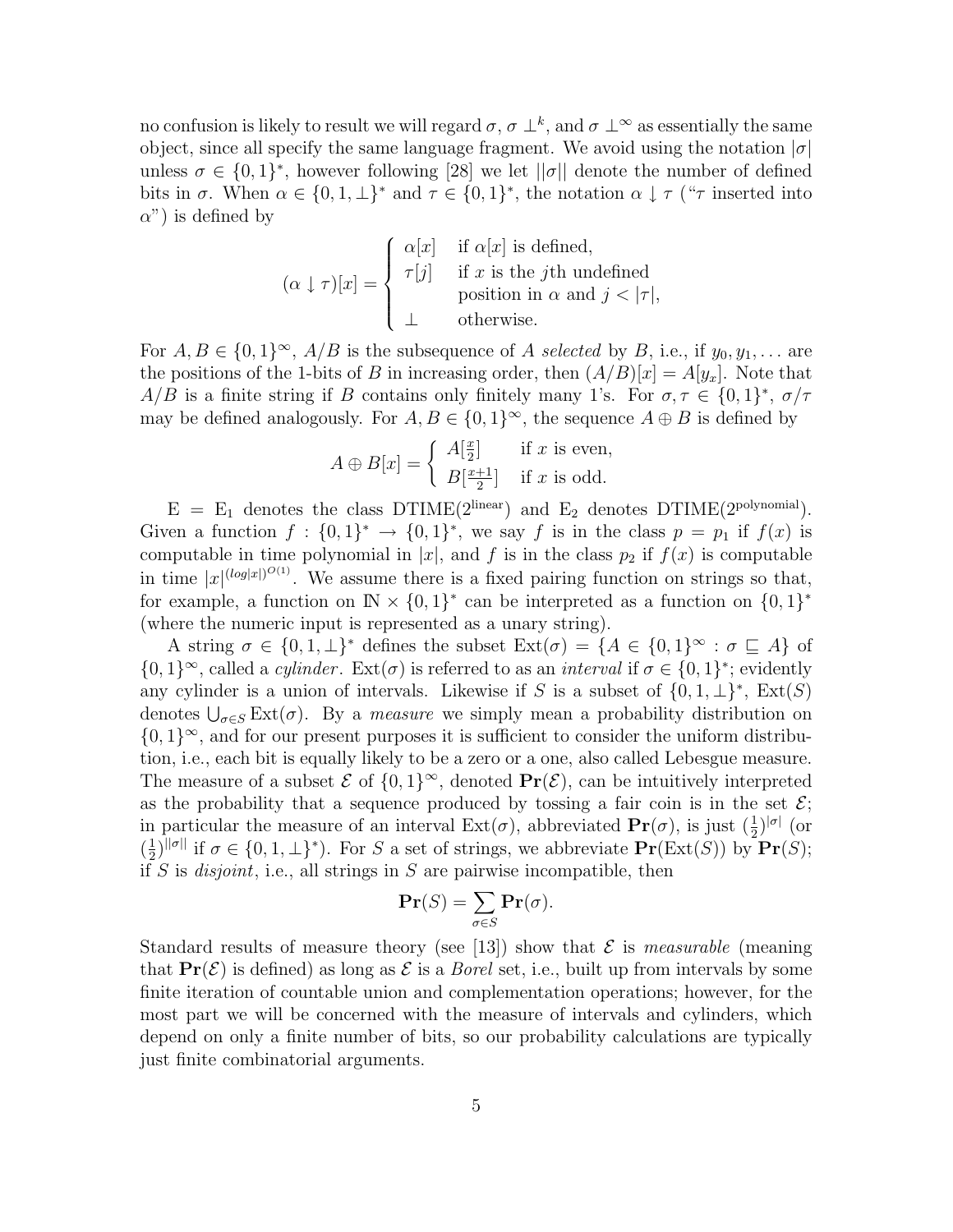## 3 Algorithmic randomness

"Random" sequences are not defined in classical measure theory; a statement of the form "Property  $P(X)$  holds for a random sequence X" is a euphemism for

$$
\Pr\{X: P(X)\} = 1. \tag{1}
$$

An alternative approach is to explicitly define a class of sequences  $\mathcal{R}$ , show that  $\Pr(\mathcal{R}) = 1$  and that sequences in  $\mathcal{R}$  have the intuitive and mathematical properties normally associated with "randomness", and then replace (1) with the statement

Property 
$$
P(X)
$$
 holds for every X in  $\mathcal{R}$ .  $(2)$ 

This approach has some potential advantages: First,  $(2)$  is more informative than  $(1)$ ;  $(1)$  asserts that sequences with property P are plentiful, while  $(2)$  offers more or less explicit instructions (depending on the definition of  $\mathcal{R}$ ) on how to find them. Second, the explicitness of the definition of  $\mathcal R$  may actually make (2) easier to prove than (1). Attempts to employ notions of computability to define a suitable class  $\mathcal R$  can be traced to Church's attempt [9] to interpret von Mises' intuitive definition of random sequences [44]. See [23], [40], and [42] for background; in particular [42] includes a critical examination of the role of computation in characterizing randomness.

Here we will simply take as  $\mathcal R$  the class of *algorithmically random* sequences defined below. The definition we present is due to Martin-Löf  $[29]$ . The class defined is extremely robust, and various equivalent definitions have been given by Levin [22], Schnorr [34], Chaitin [5, 6, 7], and Solovay [39].

Recall that associated with any recursively enumerable (r.e.) set of strings is an index, e.g., the code of a program for enumerating the set (possibly relative to an oracle). A sequence  $\{S_i\}$  of r.e. sets is *uniform* if there is a recursive function g such that for each i,  $g(i)$  is an index of  $S_i$ .

**Definition 3.1** A *constructive null cover*, or *Martin-Löf test*, is a uniform sequence of r.e. sets  $\{S_i\}$  such that  $\mathbf{Pr}(S_i) \leq 2^{-i}$ . A sequence  $A \in \{0,1\}^{\infty}$  is algorithmically random, or 1-random, if it is not contained in any constructive null cover, that is, for every constructive null cover  $\{S_i\}, A \notin \bigcap_i \text{Ext}(S_i)$ .

Since  $\Pr(\bigcap_i \text{Ext}(S_i)) = 0$  for any constructive null cover  $\{S_i\}$  and since there are only countably many of them, it is evident from the definition that the class  $\mathcal R$  of algorithmically random sequences has measure 1. Martin-Löf  $[29]$  offers a rationale for believing that the definition captures every property of randomness that mathematicians are ever likely to require (see [42] for an alternative viewpoint).

The following characterization of algorithmic randomness, due to Solovay, provides an effective form of the Borel-Cantelli lemma (see [12, p.188]), i.e., if  $\{E_i\}$  is a sequence of events (subsets of  $\{0,1\}^{\infty}$ ) whose probabilities are summable, then with probability one only finitely many of the  $E_i$  occur. A proof can be found in [17], [38], or [39].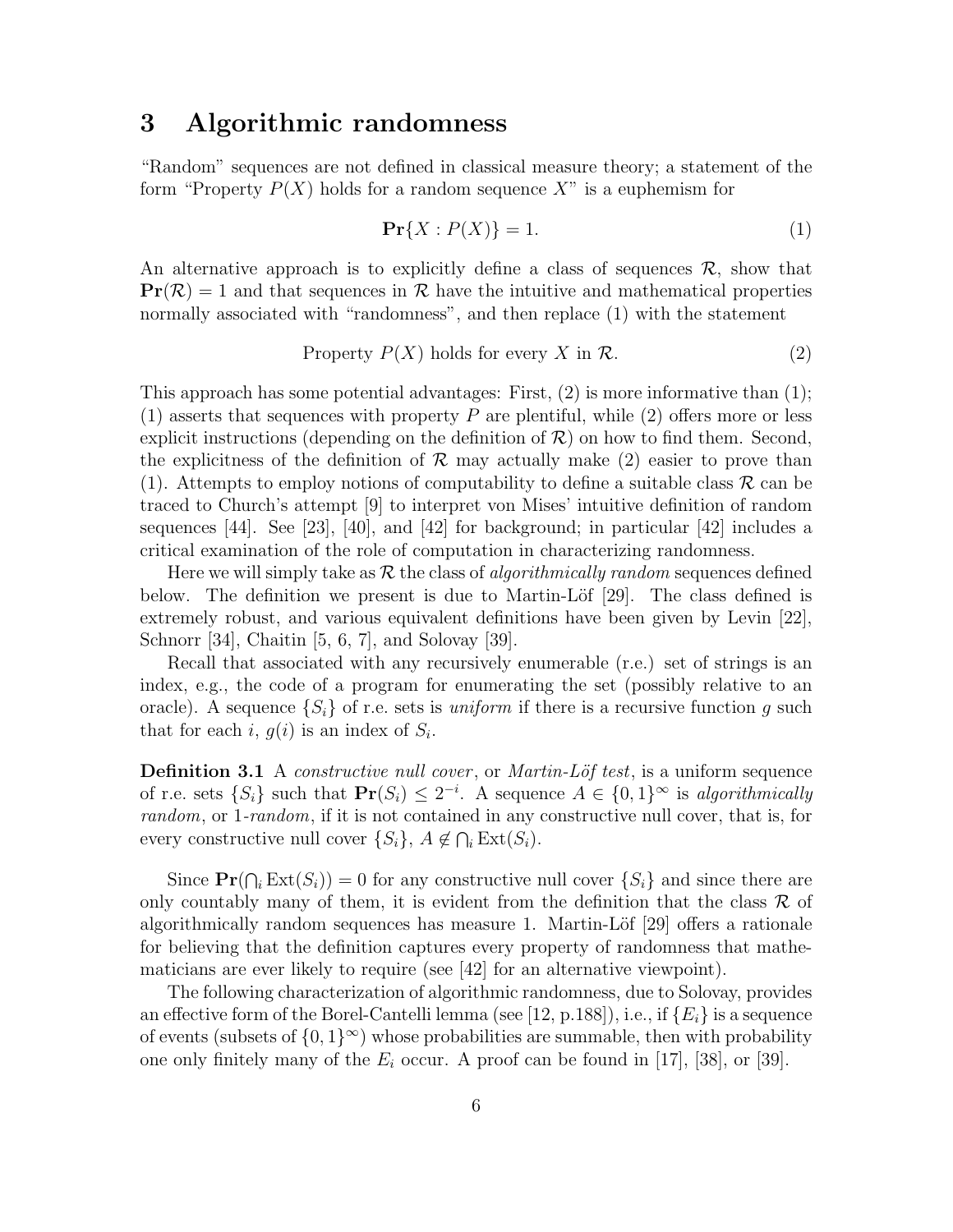**Theorem 3.2** A sequence  $A \in \{0,1\}^{\infty}$  is algorithmically random if and only if for every uniform sequence of r.e. sets  $\{S_i\}$  such that  $\sum_i \mathbf{Pr}(S_i) < \infty$ , A is in only finitely many of the classes  $Ext(S_i)$ .

The proof of our main result rests heavily on the notion of *relative randomness*. We say that A is random relative to B, or A is independent of B, to mean in a strong sense that B "has no information about A" [41]. That is, not only is it the case that A cannot be computed from  $B$ , but access to  $B$  provides no help in guessing or approximating initial segments of A. In [41] van Lambalgen proposes an axiomatization of independence relations appropriate for characterizing randomness, and there it is shown that relative randomness as defined below satisfies the independence axioms.

**Definition 3.3** Let  $B \in \{0,1\}^{\infty}$ . A constructive null cover relative to B is a uniform sequence  $\{S_i\}$  of sets of strings, where each  $S_i$  is r.e. relative to B and  $\mathbf{Pr}(S_i) \leq 2^{-i}$ . A sequence  $A \in \{0,1\}^{\infty}$  is algorithmically random relative to B if for every constructive null cover  $\{S_i\}$  relative to B,  $A \notin \bigcap_i \text{Ext}(S_i)$ . If A is algorithmically random relative to B and B is algorithmically random relative to A, then we say that A and B are independent.

A fundamental result about independence is the following; see [17] or [41].

**Theorem 3.4** (i) If  $A \in \{0,1\}^{\infty}$  is algorithmically random and  $A = A_0 \oplus A_1$ , then  $A_0$  and  $A_1$  are independent. (ii) Conversely, if  $A_1$  is algorithmically random and  $A_0$ is algorithmically random relative to  $A_1$ , then  $A_0 \oplus A_1$  is algorithmically random.

Note that when the hypothesis of (ii) holds, it follows from (i) that  $A_1$  is algorithmically random relative to  $A_0$ , i.e., independence is symmetric.

There is nothing special, of course, about splitting A into the even bits and odd bits as in Theorem 3.4; the proof of Theorem 3.4 is easily modified to show that for any recursive B, the subsequences  $A/B$  and  $A/\overline{B}$  are independent. We are interested, however, in subsequences which depend on the sequence A itself. The definition below describes a very general selection process which encompasses several special cases of interest. The process may be pictured as follows, as suggested in [40]: Suppose the sequence  $A$  is represented as a row of cards laid face down; on the face of the *i*th card is either a zero or a one, corresponding to  $A[i]$ . We have two recursive functions, F and G, which are used to select some of the cards to create a second sequence, which we continue to call a "subsequence" even though the order of the cards may be changed. Both  $F$  and  $G$  look at the history of the selection process, that is, the sequence of cards turned over so far. The value of  $F$  is a natural number indicating the position of the next card to be turned over. The value of  $G$  is either 0 or 1; if the value is 0, the card is merely turned over and observed, while if the value is 1 the card is also selected, i.e., added onto the end of the subsequence.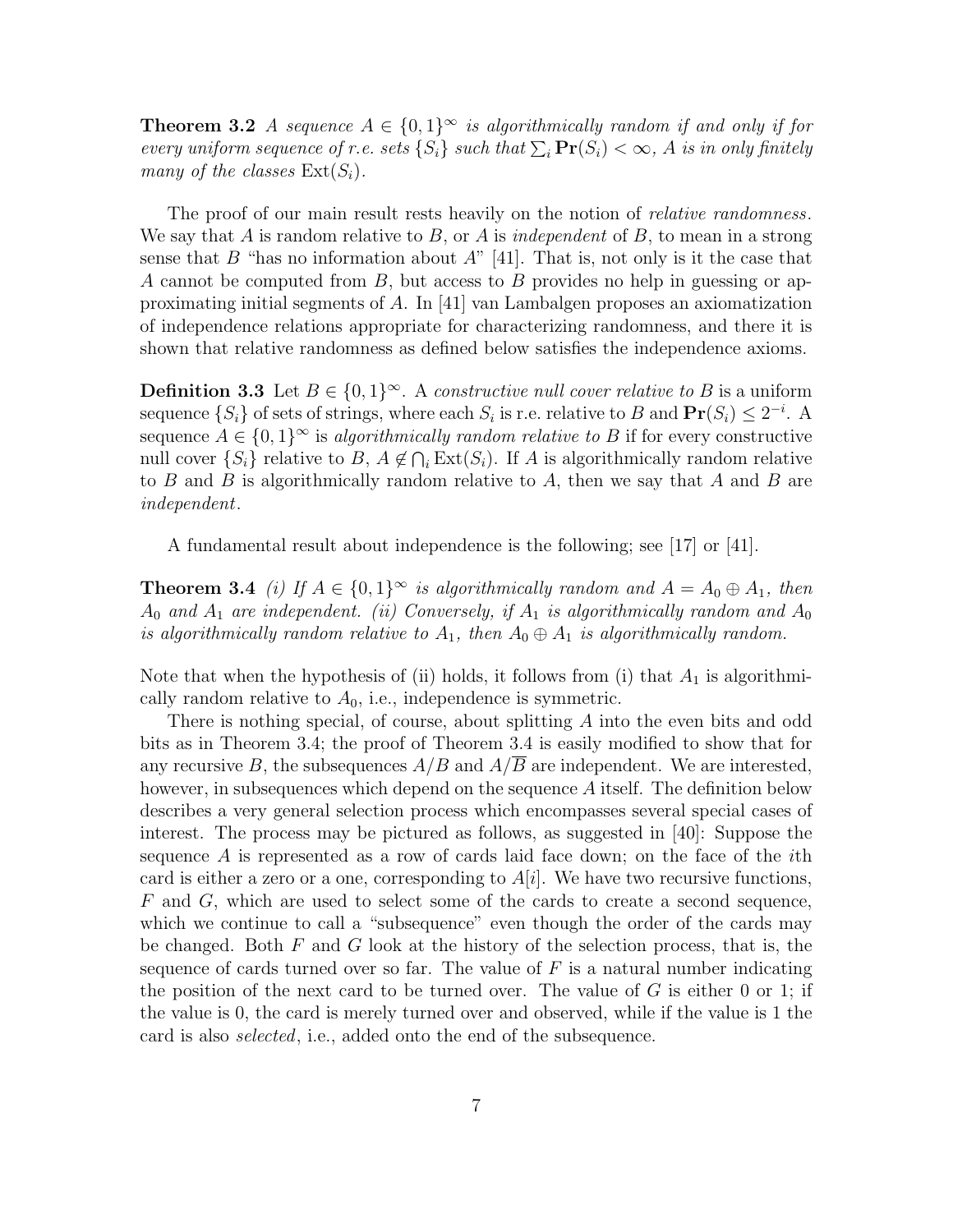**Definition 3.5** A *Kolmogorov-Loveland place selection* [40] is a pair of partial recursive functions  $F: \{0,1\}^* \to \mathbb{N}$  and  $G: \{0,1\}^* \to \{0,1\}$ . Let  $A \in \{0,1\}^{\infty}$ ; F and  $G$  select a subsequence  $Q^*$  from  $A$  as follows. First define sequences of strings  $\xi_0 \subseteq \xi_1 \subseteq \cdots$  and  $\rho_0 \subseteq \rho_1 \subseteq \cdots$  such that  $\xi_0 = \rho_0 = \lambda$ ,  $\xi_{j+1} = \xi_j A[F(\xi_j)]$ , and  $\rho_{j+1} = \rho_j G(\xi_j)$  (with the proviso that  $\xi_{j+1}$  is undefined if  $F(\xi_j) = F(\xi_i)$  for some  $i < j$  or if either F or G fails to converge). If  $\xi_j$  and  $\rho_j$  are defined for all j let  $Q = \lim_{j} \xi_j$  and  $R = \lim_{j} \rho_j$ . Thus Q represents the sequence of all bits of A examined by F, in the order examined. A given bit  $Q[j] = A[F(\xi_i)]$  is included in the subsequence  $Q^*$  just if  $G(\xi_j) = 1$ , i.e. F determines which bits of A to examine, and G determines which ones to include in the sequence  $Q^*$ . Formally we define  $Q^* = Q/R$ . A Kolmogorov-Loveland place selection will be called bounded if the function G is determined by a partial recursive function  $H: \{0,1\}^* \to \mathbb{N}$  with the following properties:

- (i) H is nondecreasing, i.e., if  $\xi \subseteq \xi'$  then  $H(\xi) \leq H(\xi')$ ,
- (ii) H is unbounded, i.e., if  $\xi_j$  and  $\rho_j$  are defined for all j then  $\lim_j H(\xi_j) = \infty$ , and
- (iii)  $G$  is determined by  $H$  according to the rule

$$
F(\xi) < H(\xi) \Rightarrow G(\xi) = 0
$$
\n
$$
F(\xi) \ge H(\xi) \Rightarrow G(\xi) = 1.
$$

It is also useful to define a sequence B by  $B[z] = 1$  if and only if for some j,  $F(\xi_i) = z$ and  $G(\xi_i) = 1$ , so that  $N = A/\overline{B}$  consists of the "nonselected" bits of A, in their natural order.

One special case of such a selection process, called a Mises-Wald-Church place selection (see [9], [23], [40], and [43]) is essentially a gambling strategy for a game in which the bits of  $A$  are revealed sequentially, such as by successive coin tosses, and a gambler may examine the past history of outcomes and decide via some algorithm whether to place a bet of a fixed amount on (i.e., to "select") the next toss. This process defines a subsequence, namely, the sequence of bits representing the outcomes on which the gambler placed a bet.

The real usefulness of Definition 3.5 for our purposes, however, is that the sequence of queries of a Turing machine using a sequence A as an oracle may be construed as a sequence selected according to a rule of this form. We might not see any immediate use for the idea that a bit may be observed without being selected, but as we will discover in Section 5, the extra generality is precisely what is needed to define a version of the oracle query sequence that excludes "irrelevant" information.

We are interested in whether the analog of Theorem 3.4 holds for more general subsequences. It is not difficult to show that if  $A$  is algorithmically random and  $Q^*$  is obtained by means of a Kolmogorov-Loveland place selection, then  $Q^*$  is algorithmically random also. (In effect this is a version of a classical result on the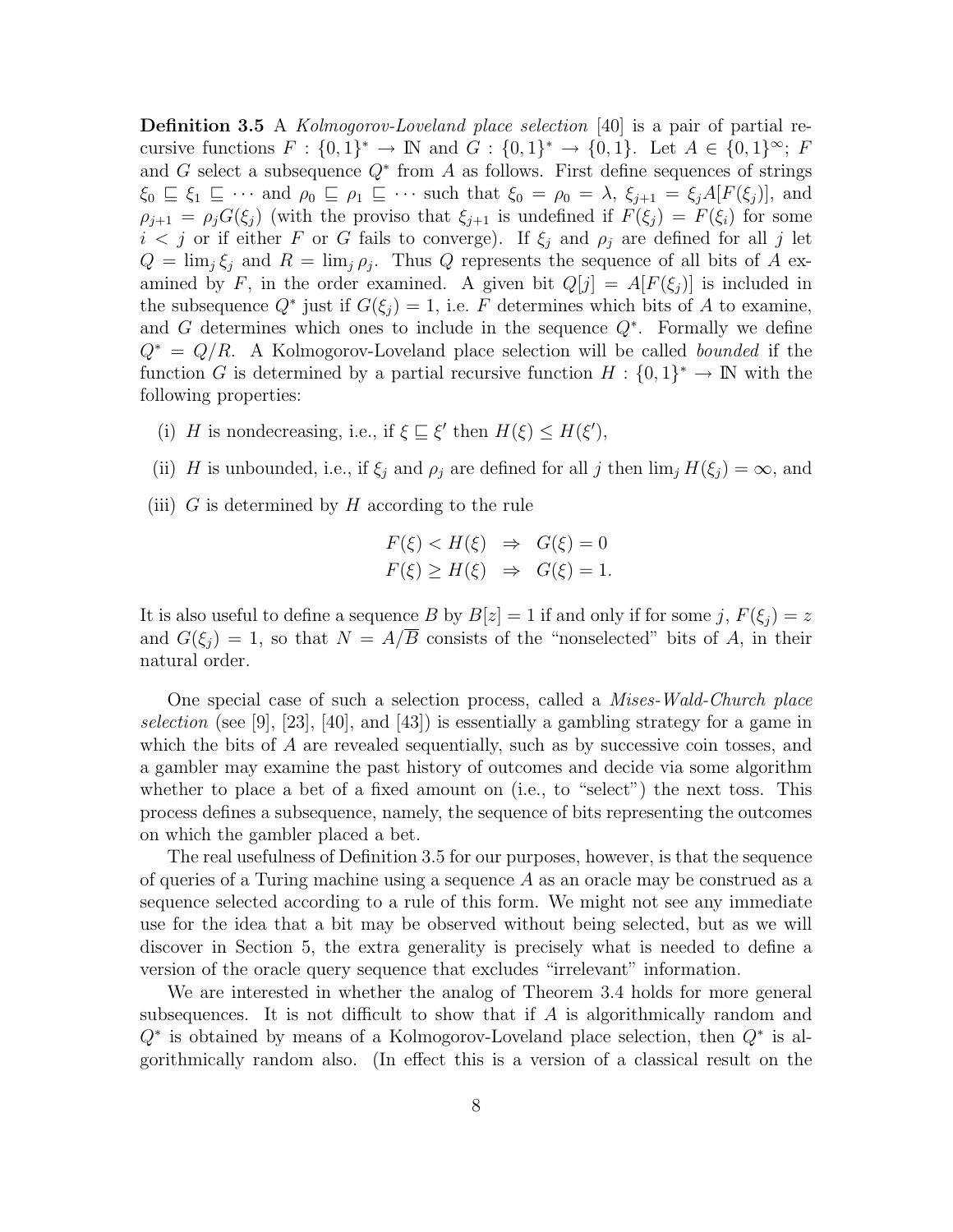impossibility of successful gambling strategies; see [13] or [10].) It is not known at this time whether, in general,  $Q^*$  and N are independent or even whether N is algorithmically random. The theorem below does answer the corresponding questions for bounded Kolmogorov-Loveland place selections, and will play a crucial role in the proof of our main result. The proof of Theorem 3.6 is based on techniques developed in [19] and in [17], where a number of independence properties are established for subsequences of random sequences.

**Theorem 3.6** Let  $F$ ,  $G$ , and  $H$  be partial recursive functions determining a bounded Kolmogorov-Loveland place selection, let  $A \in \{0,1\}^{\infty}$ , and let N and  $Q^*$  be as in Definition 3.5. If A is algorithmically random and N is infinite, then N is algorithmically random relative to  $Q^*$ ; thus by Theorem 3.4, N and  $Q^*$  are independent.

# 4 Resource-bounded measure

Resource-bounded measure theory, as formulated by Lutz [28], is a form of effective measure theory which provides a means of describing the measure or probability of sets of languages within complexity classes and of defining the random languages (i.e., the pseudorandom sequences) within a complexity class. The formulation of Lutz is extremely general—for example, classical Lebesgue measure on  $\{0,1\}^{\infty}$  is a special case—and is presented in [28] in terms of the powerful notion of *n*-dimensional density systems, but its origins may be traced back to the work of Schnorr on computable martingales [35]. Our presentation here is highly abbreviated, covering just those aspects needed for the proofs at hand, that is, to describe measure in the classes E and  $E_2$ , and we use the simpler language of martingales rather than density systems. The reader is encouraged to consult [31] or [28] for a more complete development of resource-bounded measure; see [13] or [47] for general background on martingales. There is one instance in the proof of Theorem 5.7 where we will need the slight extra generality of a density function as defined in [28], also called a supermartingale.

**Definition 4.1** A density function is a function  $d: \{0,1\}^* \to [0,\infty)$  such that for all  $\sigma \in \{0,1\}^*,$ 

$$
d(\sigma) \ge \frac{1}{2}d(\sigma 0) + \frac{1}{2}d(\sigma 1). \tag{3}
$$

If (3) holds with equality then  $d$  is a martingale.

A martingale may be intuitively understood as a strategy for betting on the values of successive bits of a binary sequence. We picture the space  $\{0,1\}^{\infty}$  of all possible sequences as a tree, the value  $d(\lambda)$  at the root as the gambler's initial *capital*, and the value  $d(\sigma)$  at node  $\sigma$  as the amount of capital she would possess after the initial sequence of outcomes  $\sigma$ . (Thus the "bet" at node  $\sigma$  on  $i = 0$  or 1 corresponds to the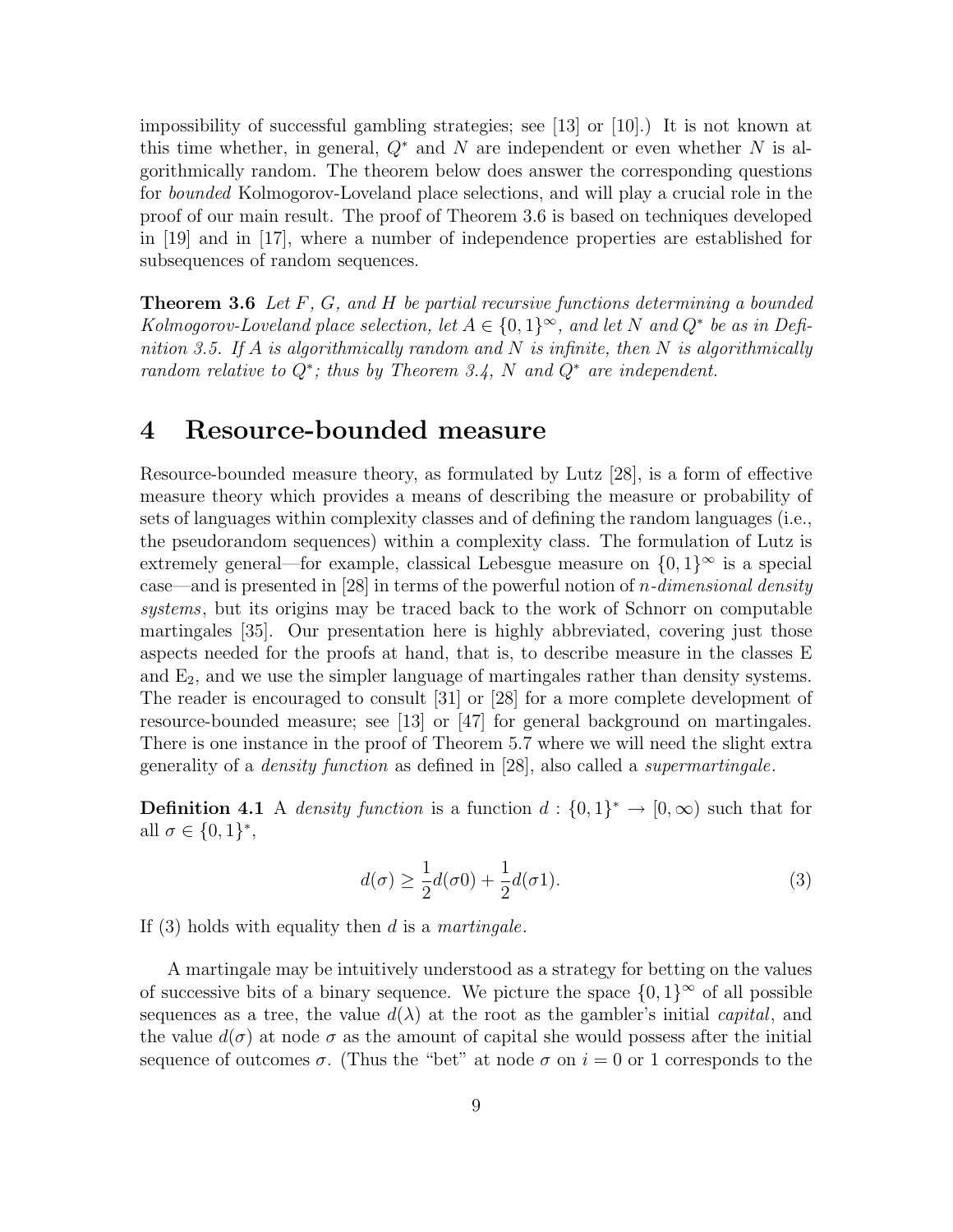amount  $B, 0 \le B \le d(\sigma)$ , for which  $d(\sigma i) = d(\sigma) + B$  and  $d(\sigma(1 - i)) = d(\sigma) - B$ . The coefficient  $\frac{1}{2}$  on  $d(\sigma i)$  represents the conditional probability that the next bit is i, given the initial sequence of outcomes  $\sigma$ . Condition (3) with equality asserts that the game is *fair*, i.e., the gambler's expected gain at each node is zero. The sequences of particular interest are those for which the capital becomes unbounded as the game progresses.

**Definition 4.2** A martingale (or density function) d succeeds on a sequence  $A \in$  ${0,1}^{\infty}$  if

$$
\limsup_{n \to \infty} d(A[0..n]) = \infty.
$$

Thus for a martingale  $d$  to succeed on a sequence  $A$ , it must be able to make a good prediction of the  $(n+1)$ st bit of A from the first n bits, and must do so often enough to win an infinite amount of money. Intuitively it is not surprising that this hardly ever happens; given a martingale or density function  $d$ , if a sequence  $A$  is generated by repeatedly tossing a fair coin, then  $d$  succeeds on  $A$  with probability zero. This is a consequence of the following lemma, which is a special case of a standard result known as *Kolmogorov's inequality for martingales* (see [13, p. 242]).

**Lemma 4.3** Let d be a density function and  $a > 0$ ; then

$$
\Pr\{\sigma \in \{0,1\}^* : d(\sigma) > a\} < \frac{d(\lambda)}{a}.
$$

*Proof.* Let  $S = {\sigma \in \{0,1\}^* : d(\sigma) > a}$ , and let  $S_n = {\sigma \in S : |\sigma| \le n}$ . Since each string in  $S_n$  has a shortest predecessor in  $S_n$ , we can assume that  $S_n$  is disjoint, so by repeated application of (3) we have

$$
d(\lambda) \geq \sum_{\sigma \in S_n} \frac{1}{2^{|\sigma|}} d(\sigma) > \sum_{\sigma \in S_n} \frac{a}{2^{|\sigma|}} = a \cdot \mathbf{Pr}(S_n).
$$

The lemma then follows from the fact that  $\mathbf{Pr}(S) = \lim_{n} \mathbf{Pr}(S_n)$ .  $\Box$ 

In particular if d (or some close approximation to  $d$ ) is a recursive function, the sequence  $\{S_i\}$  defined by  $S_i = \{ \sigma \in \{0,1\}^* : d(\sigma) > 2^i \}$  is a constructive null cover.

**Definition 4.4** A computation of a martingale d is a function  $\hat{d}$  from  $\mathbb{N} \times \{0, 1\}^*$  into the rational numbers such that  $|\hat{d}_t(\sigma) - d(\sigma)| \leq 2^{-t}$  for all  $\sigma \in \{0,1\}^*$  and  $t \in \mathbb{N}$ . For  $i = 1$  or 2,  $\hat{d}$  is a  $p_i$ -computation of d if  $\hat{d} \in p_i$ ; then we also refer to d as a  $p_i$ -martingale. If the function d itself is in  $p_i$ , then d is called an exact  $p_i$ -martingale.

In this paper we are only concerned with showing that a given  $p_i$ -martingale is unable to succeed on a particular language. The following lemma, due independently to Juedes and Lutz [16] and to Mayordomo [31], ensures that for our purposes it suffices to consider only exact  $p_i$ -martingales. (See [16] for a somewhat stronger version.)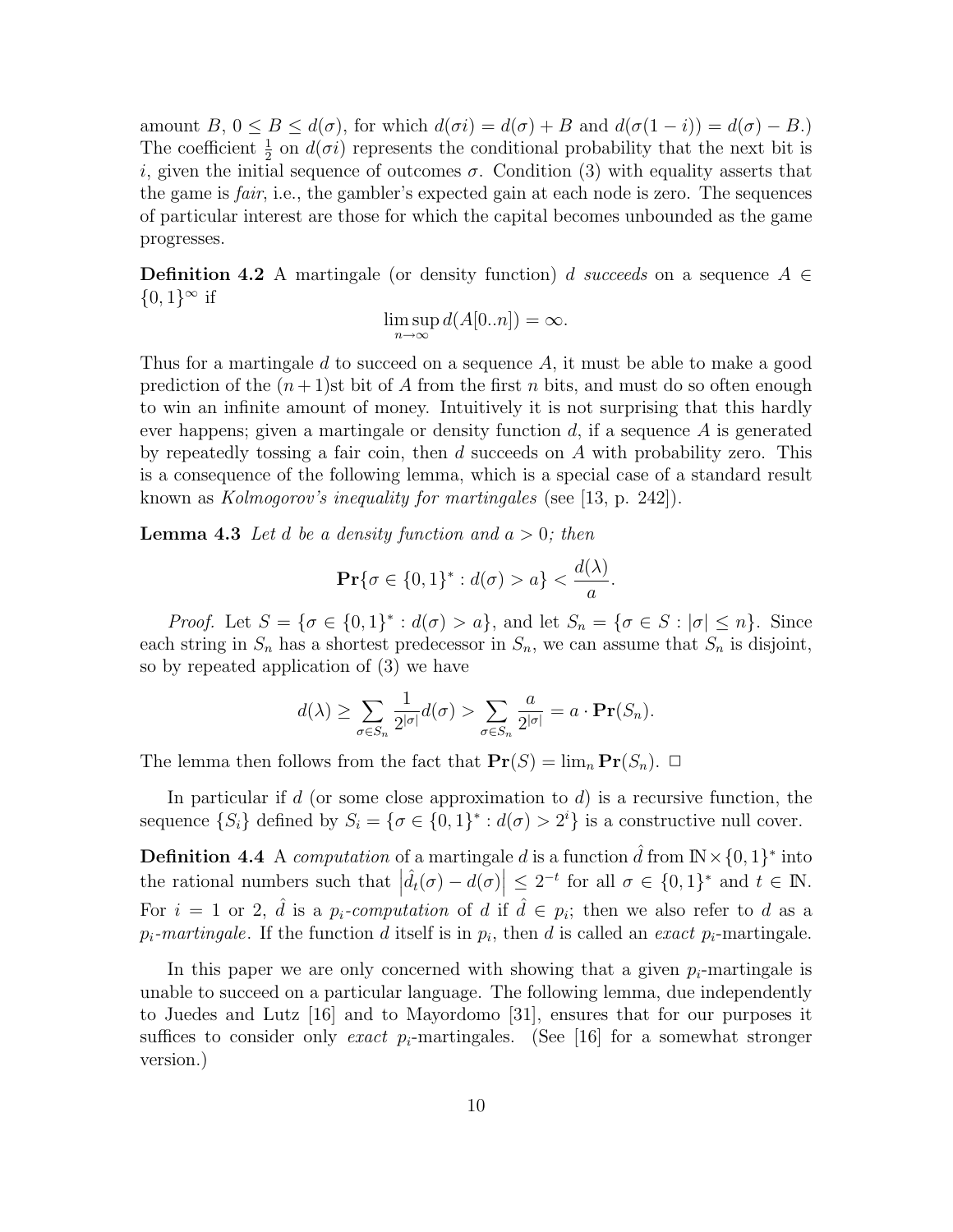**Lemma 4.5** Let d be a  $p_i$ -martingale. Then there is an exact  $p_i$ -martingale d such that if d succeeds on  $A \in \{0,1\}^{\infty}$ , then  $\tilde{d}$  succeeds on A also.

The measure structure of the class  $E_i$  is defined in terms of  $p_i$ -martingales. The key definition is the following.

**Definition 4.6** Let  $i = 1$  or 2. A class  $X \subseteq \{0, 1\}^{\infty}$  has  $p_i$ -measure zero, written  $\mu_{p_i}(X) = 0$ , if there is a  $p_i$ -martingale which succeeds on every sequence  $A \in X$ . Likewise  $X \subseteq \{0,1\}^{\infty}$  has  $p_i$ -measure one, written  $\mu_{p_i}(X) = 1$ , if the complement  $X^c$  of X has  $p_i$ -measure zero. The class  $X \subseteq \{0,1\}^\infty$  has measure zero in  $E_i$ , written  $\mu(X \mid E_i) = 0$ , if  $\mu_{p_i}(X \cap E_i) = 0$ ; X has measure one in  $E_i$  if  $\mu_{p_i}(X^c \cap E_i) = 1$ .

We also write  $\mu_{p_i}(X) \neq 0$  to indicate that X does not have  $p_i$ -measure zero; note that this does not imply that  $\mu_{p_i}(X)$  has some nonzero value, since it may be undefined, i.e., X may not be  $p_i$ -measurable. In particular if X is closed under finite variation that is, any  $A \in \{0,1\}^{\infty}$  which differs from some  $B \in X$  on only a finite number of bits is also in X—then there are only three possibilities for the  $p_i$ -measure of X:  $\mu_{p_i}(X) = 0, \mu_{p_i}(X) = 1$ , or X is not  $p_i$ -measurable. (This is the resource-bounded form of the Kolmogorov zero-one law; see [31, p. 37] for a proof.) Note that Definition 4.4 may easily be relativized to an oracle  $A \in \{0,1\}^{\infty}$ , in which case we may write  $\mu_{p_i}^A$  instead of  $\mu_{p_i}$  in Definition 4.6.

If  $\mu(X \mid E_i) = 0$ , we say that X is a negligibly small part of  $E_i$ ; if  $\mu(X \mid E_i) = 1$ , then *almost every* language  $A \in \mathbb{E}_i$  is in X. Lutz [28] has proved a number of results justifying the use of this terminology, e.g., the measure zero sets in  $E_i$  behave settheoretically like "small" sets and the measure one sets behave set-theoretically like "large" sets. It is also not difficult to show that  $\mu(E_i | E_i) \neq 0$  and that  $\mu(P | E_i) = 0$ . We are interested in the size of NP in the classes E and  $E_2$ . Figure 1, adapted from [26], summarizes the known relationships among "non-smallness" conditions on NP. All the implications are easy consequences of the definitions except for the one marked with an asterisk, which follows from the lemma below due to Juedes and Lutz [16]. (The notation " $P_m(X)$ " denotes the downward closure of X under polynomial-time many-one reductions.)

### Lemma 4.7 Let  $X \subseteq \{0,1\}^{\infty}$ . If  $\mu(X \mid E) \neq 0$ , then  $\mu(\mathrm{P}_m(X) \mid E_2) \neq 0$ .

Lutz has suggested that the conditions in Figure 1 be investigated as scientific hypotheses, i.e., evaluated in terms of explanatory power and intrinsic plausibility. In Section 1 we discussed some of the consequences of the hypothesis  $\mu_p(NP) \neq 0$ ; we conclude this section with a brief intuitive argument, originally given in [26], for the intrinsic plausibility of the hypothesis. The condition  $\mu_p(NP) = 0$  would imply that there exists a single p-martingale d which succeeds on every language  $A \in NP$ . This means that there is a *fixed* polynomial  $x^c$  such that for every NP language A, given the first x bits of A, d has time  $x^c \approx 2^{cn}$  to compute its bet on whether  $s_x \in A$ , where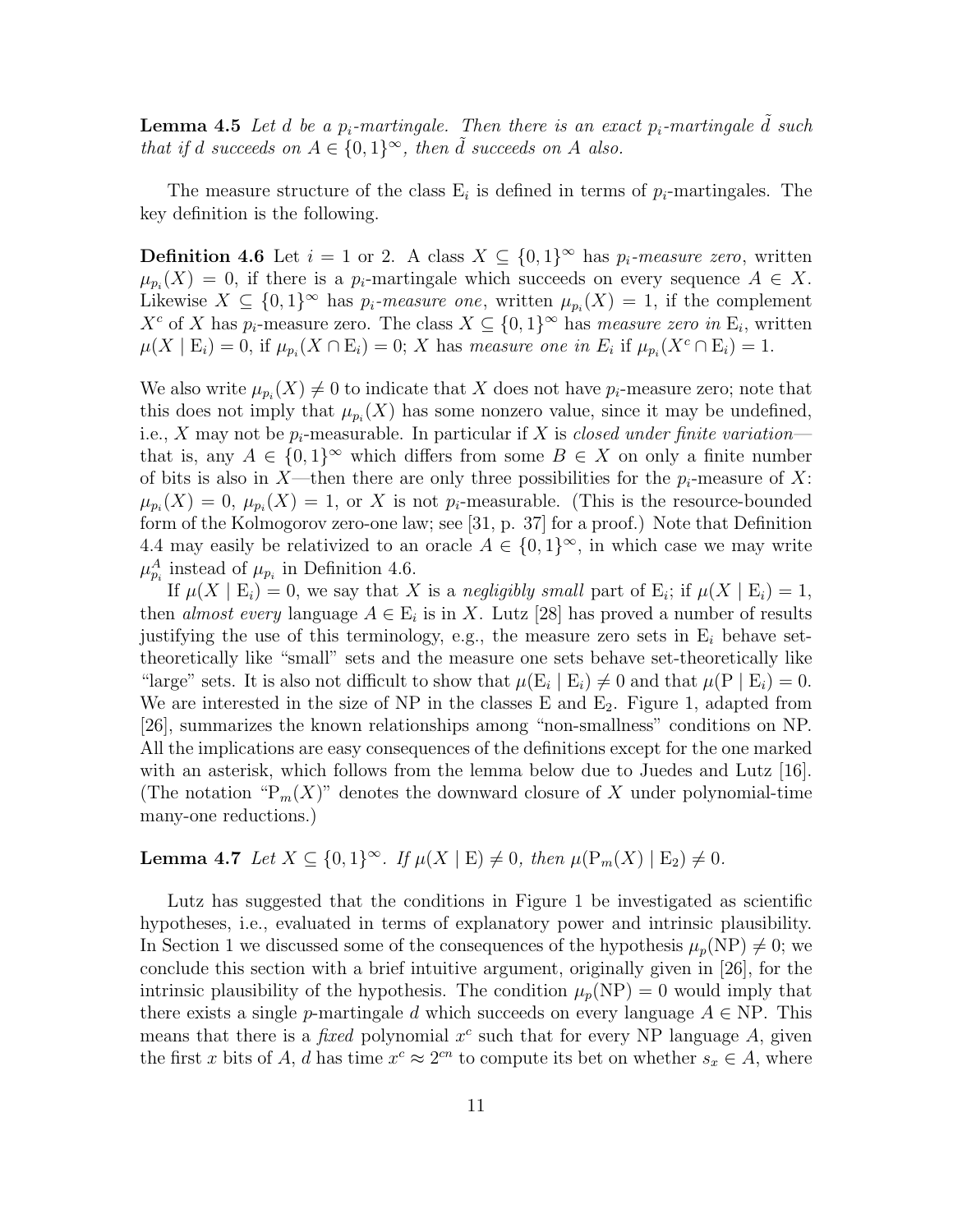$$
\mu(\text{NP} \mid \text{E}_2) \neq 0 \iff \mu(\text{NP} \mid \text{E}) \neq 0
$$
  
\n
$$
\updownarrow \qquad \qquad \downarrow
$$
  
\n
$$
\mu_{p_2}(\text{NP}) \neq 0 \iff \mu_p(\text{NP}) \neq 0
$$
  
\n
$$
\downarrow \qquad \qquad \downarrow
$$
  
\n
$$
\text{P} \neq \text{NP}
$$

Figure 1: Non-smallness conditions.

 $n = |s_x| \approx \log x$ . However, for arbitrarily large k, there are NP languages A for which determining whether  $s_x \in A$  apparently requires checking  $2^{kn}$  potential witnesses (possible nondeterministic computation paths). Thus an individual in possession of the algorithm  $d$  could successfully bet on all NP languages while only examining the fraction  $2^{cn}/2^{kn}$  of the search space of potential witnesses. Since c is fixed and k is arbitrarily large, the fraction  $2^{cn}/2^{kn} = 2^{c-k}$  is arbitrarily small; thus it seems extremely unlikely that such an algorithm could exist.

### 5 Main result

Our main result is that the strongest of the conditions in Figure 1 holds relative to a random oracle.

**Theorem 5.1** If  $A \in \{0,1\}^{\infty}$  is algorithmically random, then

- (i)  $\mu_p^A(NP^A \cap E^A) \neq 0$ , and
- (*ii*)  $\mu_{p_2}^A(NP^A \cap E_2^A) \neq 0.$

Note that as stated, (ii) is a consequence of (i) by Lemma 4.7; however, we will see in Section 6 that the proof actually applies to some slightly smaller classes than NP, such as NP – coNP, which are not closed downward and hence not subject to Lemma 4.7. In any case the proofs of (i) and (ii) are essentially identical, so we will present both together and remark on the minor differences where appropriate. Theorem 5.1 is equivalent to Corollary 5.8 below, which is in turn a consequence of Theorems 3.6 and 5.7. Most of our work will be devoted to the proof of Theorem 5.7. Before we can formally state it we need to develop a number of definitions and preliminary results.

**Remark 5.2** We make some simplifying assumptions about martingales. For  $i = 1$ or 2, let d be an exact  $p_i$ -martingale (see lemma 4.5). We assume that  $d(\lambda)$  is always 1. We assume that the values  $d(\sigma \theta)$  and  $d(\sigma \theta)$  are produced simultaneously, e.g., as a pair, and we use the notation  $d(\sigma \Box)$  to denote this pair of values. The computation of  $d(\sigma \Box)$  always begins by precisely duplicating the computations of  $d(\sigma[0..i])$  for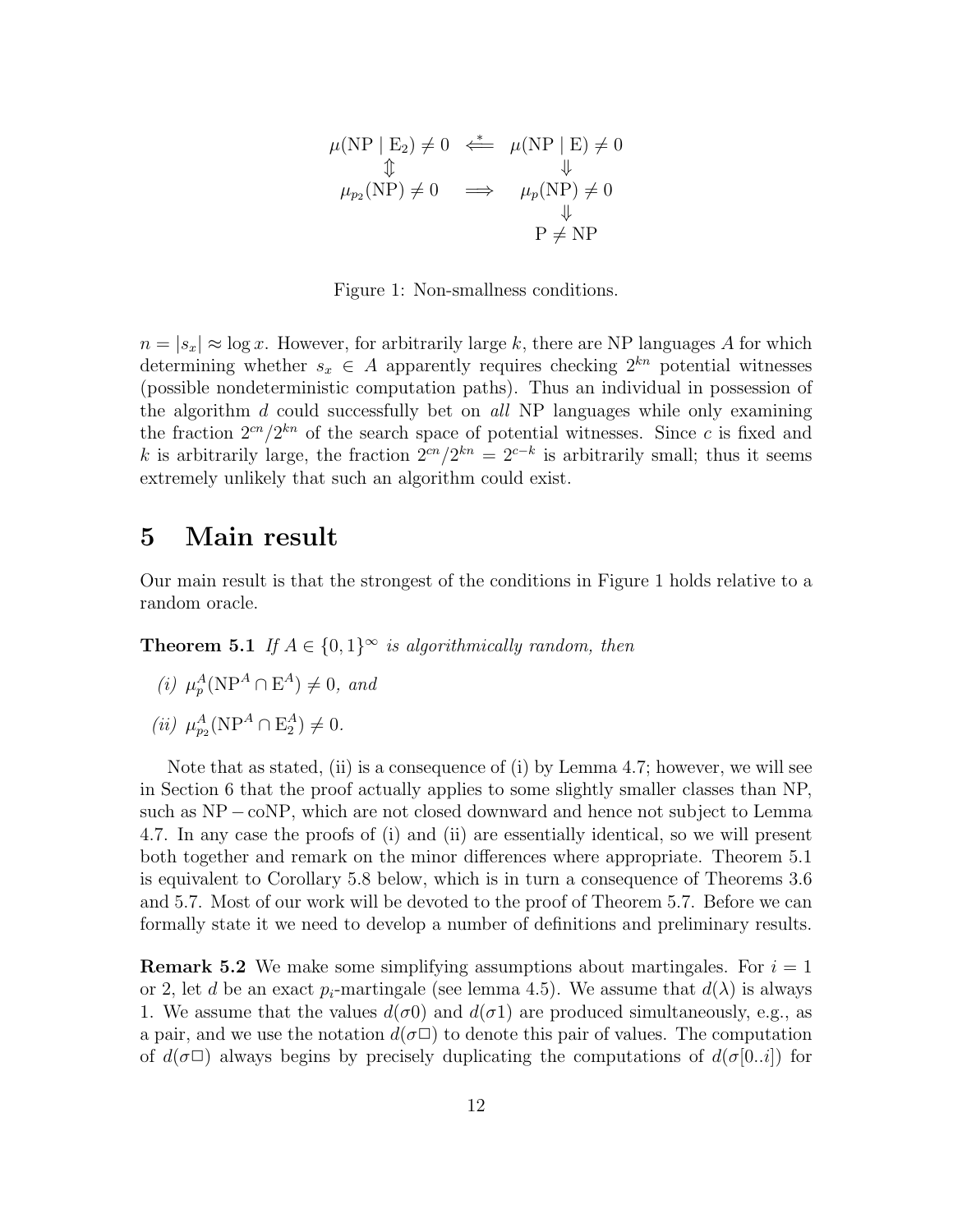$i = 0, 1, \ldots, |\sigma| - 1$ , in order. Associated with d is a function  $f \in p_i$  such that on an input sequence  $\sigma \in \{0,1\}^*$  of length m,  $d(\sigma \Box)$  runs for exactly  $f(m)$  steps. We assume that each step includes exactly one query of an oracle A and that no bit of the oracle is queried more than once during the computation of  $d(\sigma\Box)$ . It is important to note that these assumptions do not restrict the sets of languages having  $p_i^A$ -measure zero. We suppress the superscript A throughout the sequel.

Throughout the discussion below, let  $i = 1$  or  $i = 2$  be fixed, let d be an exact  $p_i$ -martingale, and let f denote the time bound function for d as in Remark 5.2 above. We first define the construction of a language  $L_A \in \mathbb{NP}^A \cap \mathbb{E}_i^A$  depending in a uniform way on  $A \in \{0,1\}^{\infty}$ ; Theorem 5.1 will be established once we show that when A is algorithmically random,  $d$  does not succeed on  $L_A$ , where the computation of  $d$  is relative to oracle A.

If  $y = |\sigma|$ , then we think of  $d(\sigma \Box)$  as first producing the value of the capital at node  $\sigma$ , and then determining how to bet on the next bit  $L_A[y]$ , i.e., on whether  $s_y \in L_A$ . To make its decision, d has time  $f(y)$ ; note that since the yth bit of  $L_A$ represents a string  $s_y$  of length  $n = \lfloor \log_2(y + 1) \rfloor$ , when expressed in terms of n the time bound on d is dominated by a function of the form  $2^{t(n)}$ , where  $t(n) = cn$  if  $f \in p_1$  and  $t(n) = n^c$  if  $f \in p_2$ , for some constant c. Let

$$
u(n) = t(n) + 2n + 1.
$$

Let  $\tilde{v}(n)$  be the real-valued function defined by

$$
\left(1 - \frac{1}{2^{u(n)}}\right)^{\tilde{v}(n)} = \frac{1}{2},
$$

and define

$$
v(n) = \lfloor \tilde{v}(n) \rfloor.
$$

Now given  $A \in \{0,1\}^{\infty}$ , we partition A into independent blocks of contiguous bits and let each block determine a single bit of  $L_A$ . For each y, the block corresponding to  $s_y$  will consist of  $u(n) \cdot v(n)$  bits of A, where  $n = |s_y|$ . Specifically let

$$
b_0 = 0,
$$
  $b_y = \sum_{x \le y} u(|s_x|)v(|s_x|).$ 

We will refer to  $A[b_y..b_{y+1}-1]$  as the yth block of A. The yth block of A determines the bit  $L_A[y]$  according to the mapping  $\Phi$  defined below.

**Definition 5.3** Let u, v, and  $b_y$  be as described above, let  $y \in \mathbb{N}$ ,  $n = |s_y|$ , and  $A \in \{0,1\}^{\infty}$ . Define

$$
\Phi_y(A) = \begin{cases} 1 & \text{if } (\exists x < v(n)) \left[ A[b_y + x \cdot u(n) + j] = 0 \text{ for } 0 \le j < u(n) \right], \\ 0 & \text{otherwise.} \end{cases}
$$

Then  $L_A$  is the language defined by  $s_y \in L_A \iff \Phi_y(A) = 1$ , i.e.,  $L_A[y] = \Phi_y(A)$ . We may similarly define  $\Phi_y(\sigma)$  for any string  $\sigma$  which is defined on bits  $b_y, \ldots, b_{y+1} - 1$ .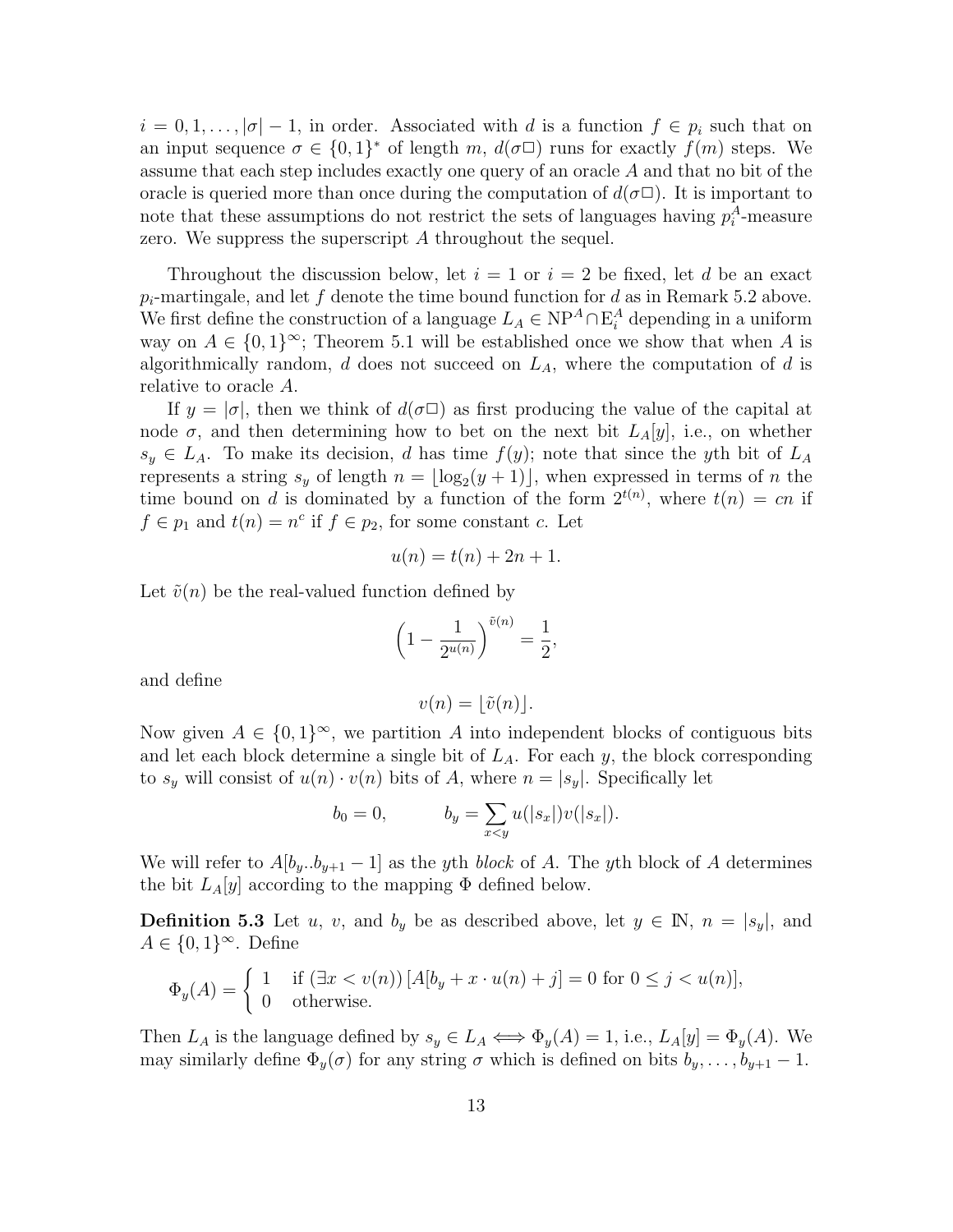That is,  $L_A[y] = 1$  just if for some x, the x<sup>th</sup> group of  $u(n)$  bits within the y<sup>th</sup> block of A is all zeros. Such an x will be called a witness for  $L_A[y] = 1$ , and we say that d finds a witness for  $L_A[y] = 1$  if for some x, d queries all  $u(n)$  bits in the xth group and determines that all are zeros. We verify in Lemma  $5.4$  that the function  $v$  has been defined so that approximately half of the possible configurations of  $A[b_y..b_{y+1} - 1]$ correspond to  $L_A[y] = 0$ . We also verify that  $L_A \in NP^A \cap E_i^A$ . The proof is a somewhat technical argument which can be skipped on a first reading without loss of continuity.

**Lemma 5.4** (i) Let  $y \in \mathbb{N}$  and  $n = |s_y|$ ; then

$$
\frac{1}{2} \le \Pr(L_A[y] = 0) < \frac{1}{2} + \frac{1}{2^{u(n)}}.
$$

(*ii*)  $L_A \in \mathcal{NP}^A \cap \mathcal{E}_i^A$ .

*Proof.* (i) For any fixed  $x, 0 \le x \le v(n)$ ,

$$
\mathbf{Pr}(x \text{ is a witness for } L_A[y] = 1) = \mathbf{Pr}((\forall j < u(n))A[b_y + x \cdot u(n) + j] = 0)
$$
\n
$$
= \frac{1}{2^{u(n)}}
$$

and so

$$
\Pr(x \text{ is not a witness for } L_A[y] = 1) = 1 - \frac{1}{2^{u(n)}}.\tag{4}
$$

.

It follows that

$$
\mathbf{Pr}(L_A[y] = 0) = \left(1 - \frac{1}{2^{u(n)}}\right)^{v(n)}
$$

By the definition of  $\tilde{v}(n)$  and the fact that  $v(n) \leq \tilde{v}(n) < v(n) + 1$ , we have

$$
\left(1 - \frac{1}{2^{u(n)}}\right)^{v(n)+1} < \frac{1}{2} \le \left(1 - \frac{1}{2^{u(n)}}\right)^{v(n)},
$$

establishing the first inequality, and then

$$
\left(1 - \frac{1}{2^{u(n)}}\right)^{v(n)} - \frac{1}{2} < \left(1 - \frac{1}{2^{u(n)}}\right)^{v(n)} - \left(1 - \frac{1}{2^{u(n)}}\right)^{v(n)+1} \\
= \left(1 - \frac{1}{2^{u(n)}}\right)^{v(n)} \left[1 - \left(1 - \frac{1}{2^{u(n)}}\right)\right] \\
= \left(1 - \frac{1}{2^{u(n)}}\right)^{v(n)} \left(\frac{1}{2^{u(n)}}\right) \\
< \frac{1}{2^{u(n)}},\n\tag{5}
$$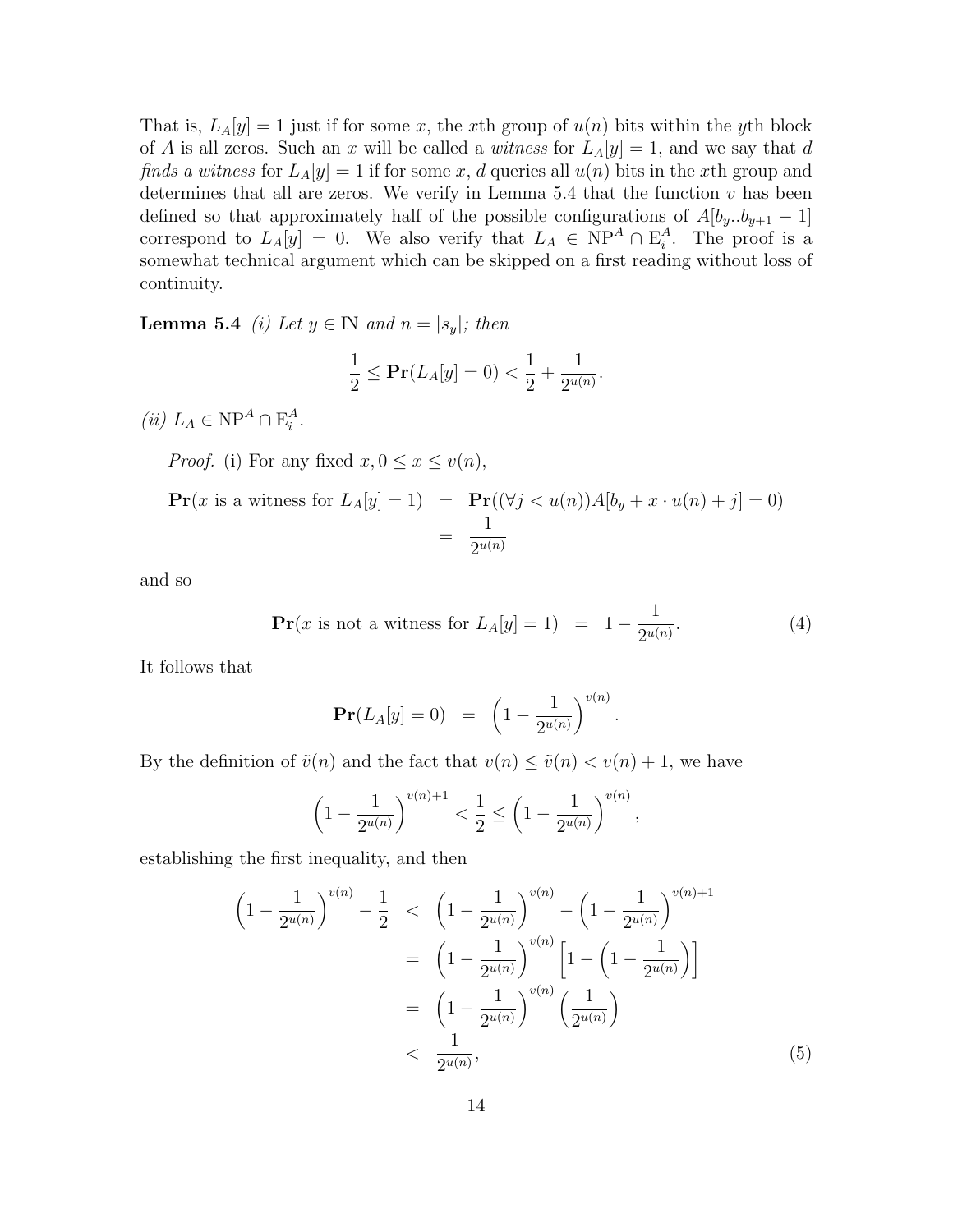which establishes the second.

(ii) Since

$$
\left(1 - \frac{1}{2^{u(n)}}\right)^{2^{u(n)}} \longrightarrow \frac{1}{e}
$$

from below,

$$
\left(1 - \frac{1}{2^{u(n)}}\right)^{v(n)} \ge \frac{1}{2} > \left(1 - \frac{1}{2^{u(n)}}\right)^{2^{u(n)}}.
$$

Hence we know that

 $v(n) < 2^{u(n)}$ (6)

for all  $n \geq 1$ . Given  $y \in \mathbb{N}$ , let  $n = |s_y|$ ; to determine whether  $s_y \in L_A$  requires examining the yth block of A, which consists of  $u(n) \cdot v(n)$  bits. For  $i = 1, u(n) =$  $(c+2)n+1$ , so by  $(6)$ ,  $u(n)\cdot v(n)$  is of the form 2<sup>linear</sup>; likewise for  $i=2$ ,  $u(n)$  $n^{c} + 2n + 1$ , so  $u(n) \cdot v(n)$  is of the form 2<sup>polynomial</sup>. This establishes that  $L_A \in \mathbb{E}_i^A$ . A nondeterministic computation of  $L_A[y]$  need only check the polynomially many bits in the yth block constituting the witness. Moreover, for any bit  $z$  in the yth block we have  $b_y \leq z \leq b_{y+1}$ , and it follows from (6) and the definition of  $b_y$  that  $|s_z|$  is bounded by a polynomial; hence  $L_A \in \text{NP}^A$ .  $\Box$ 

Our object in defining  $L_A$  is to show that when A is algorithmically random, d cannot succeed on  $L_A$ . However, since  $L_A$  is obtained deterministically from A, d can get information about  $L_A$  by querying the oracle A. For any  $\sigma, y = |\sigma|$  and  $n = |s_y|$ , the bit  $L_A[y]$  depends on  $u(n) \cdot v(n)$  bits of A, so there are  $v(n)$  potential witnesses for  $L_A[y] = 1$ . During the computation of  $d(\sigma \Box)$ , i.e., in deciding how to bet on  $L_A[y]$ , d may make  $2^{t(n)}$  queries. In particular this means that d can examine less than  $2^{t(n)}$  potential witnesses. It turns out that  $v(n)$  is of roughly the same order as  $2^{u(n)} = 2^{t(n)+2n+1}$ , so  $2^{t(n)}$  is actually a very small fraction, about  $2^{-2n}$ , of the potential witnesses. The lemma below confirms that  $d$  can gain only a very slight advantage by querying  $A$ ; again, the proof could be skipped on a first reading.

**Lemma 5.5** (i) There exists a sequence  $\{\delta_y\}$  with  $\sum_y \delta_y < \infty$  such that for all  $y \in \mathbb{N}$ ,

 $\Pr(d \text{ finds a witness for } L_A[y] = 1) < \delta_y.$ 

It follows that if A is algorithmically random, d finds a witness for  $L_A[y] = 1$  for only finitely many y.

(ii) There exists a sequence  $\{\epsilon_y\}$  with  $\sum_y \epsilon_y < \infty$  such that for all  $y \in \mathbb{N}$  and  $n = |s_y|$ , if  $x_1, x_2, \ldots, x_r$  is any sequence of r natural numbers with  $x_j < v(n)$  and  $r \leq 2^{t(n)}$ , then

$$
\frac{1}{2} \leq \Pr(L_A[y] = 0 \mid x_1, \dots, x_r \text{ are not witnesses for } L_A[y] = 1) < \frac{1}{2} + \epsilon_y.
$$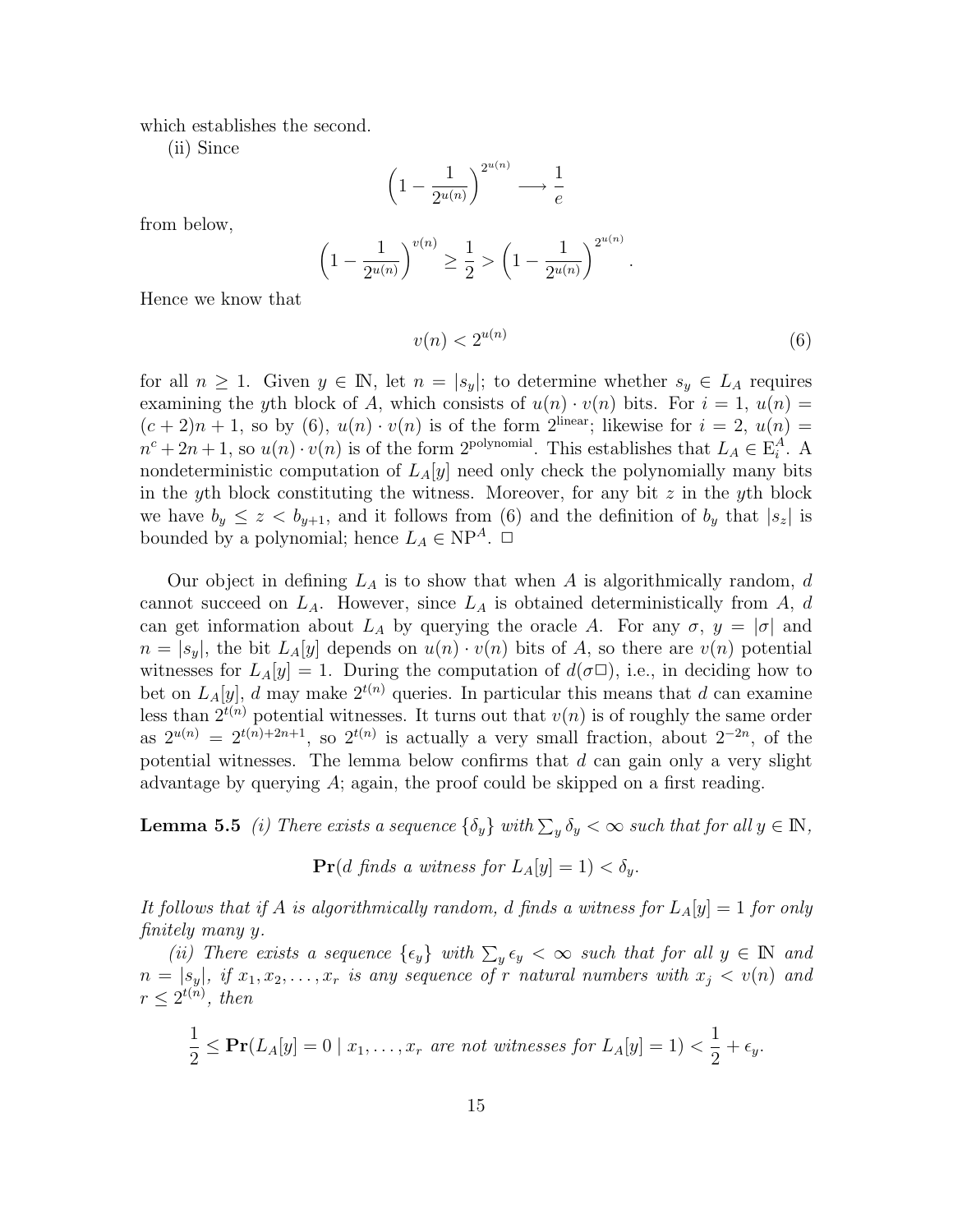Proof. We begin with a couple of technical inequalities. First note that since

$$
\left(1 - \frac{1}{2^x}\right)^{2^x} \longrightarrow \frac{1}{e}
$$

monotonically from below and the left-hand-side is equal to  $\frac{1}{4}$  when  $x = 1$ ,

$$
\frac{1}{4} \le \left(1 - \frac{1}{2^x}\right)^{2^x} < \frac{1}{2}
$$

for all  $x > 0$ . It follows that

$$
1 - \frac{1}{2^x} < \left(\frac{1}{2}\right)^{2^{-x}}.\tag{7}
$$

Similarly since

$$
\left(1+\frac{1}{2^x}\right)^{2^x} \longrightarrow e > 2,
$$

and again the limit is monotonic from below,

$$
2^{2^{-x}} < 1 + \frac{1}{2^x}
$$
 (8)

for all  $x > 0$ . Then we can write

$$
\begin{aligned}\n\left(1 - \frac{1}{2^{u(n)}}\right)^{2^{t(n)}} &= \left[\left(1 - \frac{1}{2^{u(n)}}\right)^{2^{u(n)}}\right]^{2^{t(n)-u(n)}} \\
&\geq \left(\frac{1}{4}\right)^{2^{t(n)-u(n)}} \\
&= \left(\frac{1}{2}\right)^{2^{t(n)-u(n)+1}} \\
&= \left(\frac{1}{2}\right)^{2^{-2n}} \quad \text{(since } u(n) = t(n) + 2n + 1) \\
&> 1 - \frac{1}{2^{2n}} \quad \text{by (7)}.\n\end{aligned}
$$
\n
$$
(9)
$$

It also follows that

$$
\left(1 - \frac{1}{2^{u(n)}}\right)^{-2^{t(n)}} \le 2^{2^{-2n}} < 1 + \frac{1}{2^{2n}} \text{ by (8).}
$$
 (10)

Now to prove (i), let us say that during the computation of  $d(\sigma \Box)$ ,  $|\sigma| = y$ , d examines a potential witness  $x < v(n)$  when d first queries some bit within the xth group of  $u(n)$  bits in the yth block of A, i.e., within  $A[b_y+x\cdot u(n)..b_y+(x+1)u(n)-1]$ . There are  $2^{u(n)}$  possible configurations of these  $u(n)$  bits, and for only one of them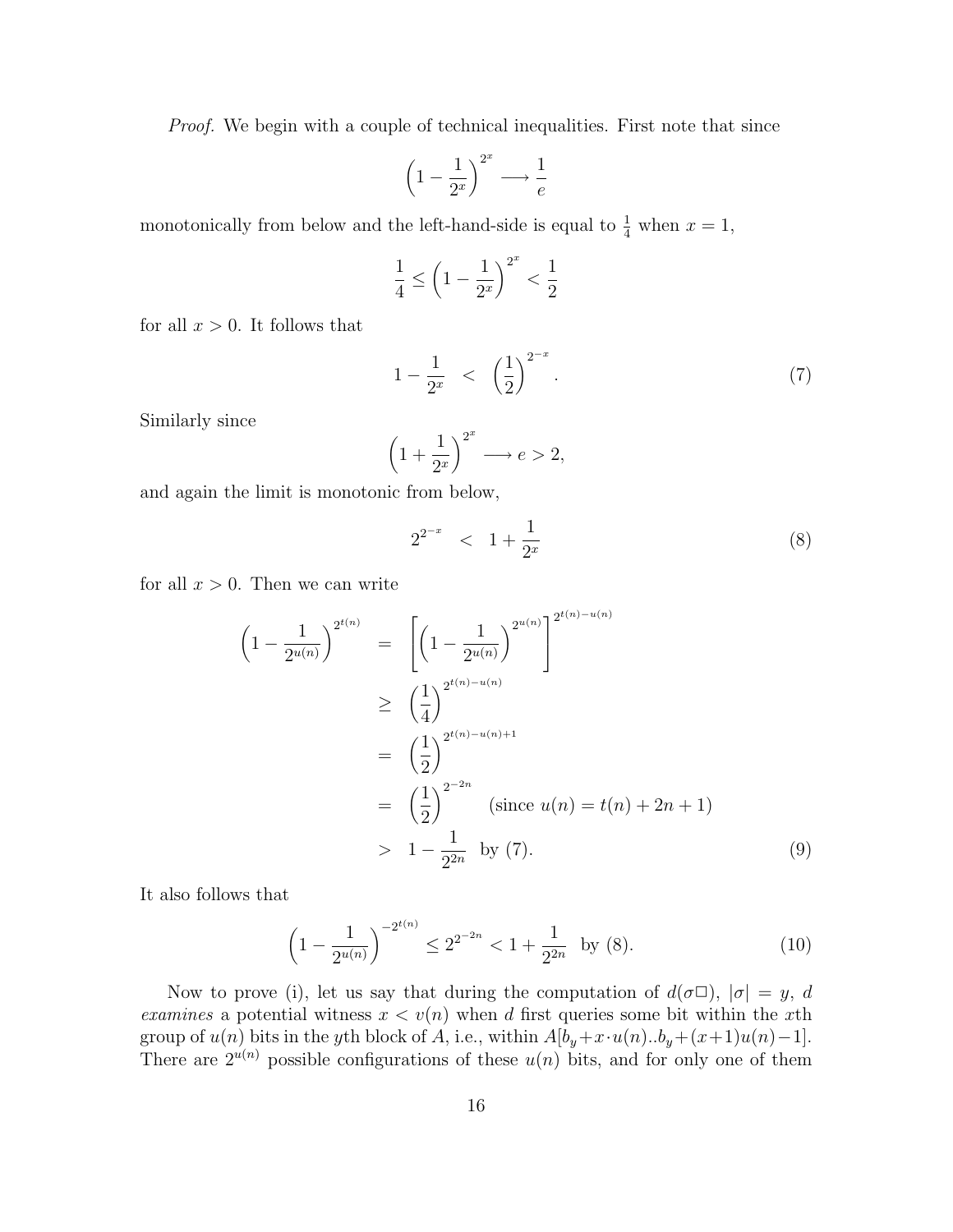is x a witness; however, the next and subsequent bits queried by  $d$ , and in particular the next potential witness examined, may depend on the exact configuration of the xth group. In addition,  $d$  may query bits of  $A$  outside the yth block altogether. Each  $A \in \{0,1\}^{\infty}$  determines a sequence  $x_1, x_2, \ldots, x_r, r \leq 2^{t(n)}$ , of witnesses examined by d. Since d is time-bounded, there is an  $M \in \mathbb{N}$  such that while computing  $d(\sigma \Box)$ , d can only query bits  $y \leq M$ . Let  $\alpha \subseteq A$  denote the string  $A[0..M]$  with each bit in the yth block replaced by the  $\perp$  symbol, i.e.,

$$
\alpha = A[0..b_y - 1](\perp)^{u(n) \cdot v(n)} A[b_{y+1}..M].
$$

Let  $x_j$  denote the j<sup>th</sup> potential witness examined by d and let  $\tau_j$  denote the  $x_j$ <sup>th</sup> group of  $u(n)$  bits in the yth block. Clearly  $x_{j+1}$  depends on  $\alpha, \tau_1, \ldots, \tau_j$ , but it is always the case that the conditional probability that  $x_{j+1}$  is not a witness, *given*  $\alpha, \tau_1, \ldots, \tau_j$ , is  $1 - 2^{-u(n)}$ , by (4). It follows that

$$
\begin{aligned} \Pr(|x_1, \dots, x_j| \text{ are all not witnesses } | \alpha) &= \left(1 - \frac{1}{2^{u(n)}}\right)^r \\ &\ge \left(1 - \frac{1}{2^{u(n)}}\right)^{2^{t(n)}} \end{aligned}
$$

and since the strings  $\alpha$  form a disjoint cover of  $\{0,1\}^{\infty}$ , we can sum over all  $\alpha$  to conclude that  $n)$ 

$$
\mathbf{Pr}(d \text{ finds no witnesses}) \ge \left(1 - \frac{1}{2^{u(n)}}\right)^{2^{t(n)}}
$$

and hence

$$
\begin{aligned} \Pr(d \text{ finds at least one witness}) &\leq 1 - \left(1 - \frac{1}{2^{u(n)}}\right)^{2^{t(n)}} \\ &< \frac{1}{2^{2n}} \text{ by (9).} \end{aligned}
$$

Let

$$
\delta_y = \frac{1}{2^{2n}},
$$

where  $n = |s_y|$ . Note that

$$
\sum_{y} \delta_y = \sum_{y} \sum_{n=|s_y|} \frac{1}{2^{2n}} = \sum_{n} 2^n \cdot \frac{1}{2^{2n}} < \infty.
$$
 (11)

,

We noted above that since d makes only finitely many queries in computing  $d(\sigma \Box)$ , only a finite initial segment  $A[0..M]$  is required to determine whether d finds a witness for  $L_A[y] = 1$ . Hence for each y we can define a set  $S_y$  to consist of all strings of the form  $A[0..M]$  such that d finds a witness for  $L_A[y] = 1$ ; evidently the sets  $S_y$  are uniformly r.e. and  $Pr(S_i) < \delta_y$ . It follows from the Borel-Cantelli lemma (Theorem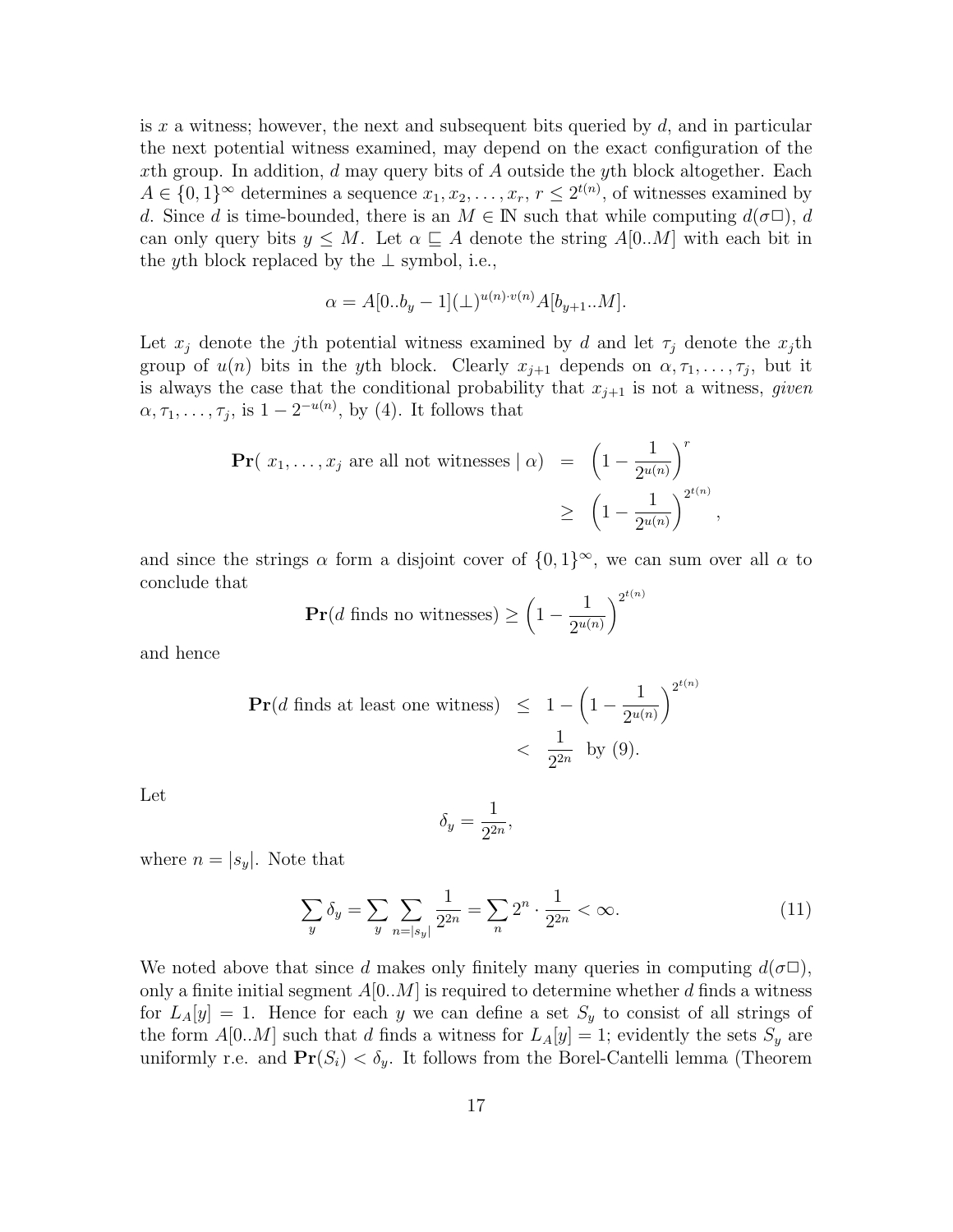3.2) that if  $A \in \{0,1\}^{\infty}$  is algorithmically random, d finds a witness for  $L_A[y] = 1$  for only finitely many y.

Then for (ii), using (4) we see that

 $\mathbf{Pr}(L_A[y] = 0 \mid x_1, \ldots, x_r$  are not witnesses for  $L_A[y] = 1$  =  $\left(1 - \frac{1}{2w}\right)$  $2^{u(n)}$  $\bigg)^{v(n)-r},$ 

and since  $v(n) - r < v(n) \leq \tilde{v}(n)$ ,

$$
\left(1 - \frac{1}{2^{u(n)}}\right)^{v(n)-r} \ge \left(1 - \frac{1}{2^{u(n)}}\right)^{\tilde{v}(n)} = \frac{1}{2},
$$

which provides the first inequality. For the second inequality,

$$
\begin{aligned}\n\left(1 - \frac{1}{2^{u(n)}}\right)^{v(n)-r} &\leq \left(1 - \frac{1}{2^{u(n)}}\right)^{v(n)-2^{t(n)}} \\
&= \left(1 - \frac{1}{2^{u(n)}}\right)^{v(n)} \left(1 - \frac{1}{2^{u(n)}}\right)^{-2^{t(n)}} \\
&\leq \left(\frac{1}{2} + \frac{1}{2^{u(n)}}\right) \left(1 - \frac{1}{2^{u(n)}}\right)^{-2^{t(n)}} \quad \text{by (5)} \\
&< \left(\frac{1}{2} + \frac{1}{2^{u(n)}}\right) \left(1 + \frac{1}{2^{2n}}\right) \quad \text{by (10)} \\
&= \frac{1}{2} + \epsilon_y,\n\end{aligned}
$$

where

$$
\epsilon_y = \frac{1}{2^{u(n)}} + \frac{1}{2^{2n+1}} + \frac{1}{2^{u(n)+2n}}
$$

and  $n = |s_y|$ . Clearly  $\{\epsilon_y\}$  is summable as in (11).  $\Box$ 

Part (i) shows that if A is algorithmically random,  $d$  can actually find a witness for  $L_A[y] = 1$  only finitely often. Part (ii) then asserts that the information d gains by not finding a witness gives it only a very slight advantage which is bounded by a rapidly decreasing sequence  $\epsilon_y$ . The difficulty ahead of us is to show that the slight advantage d gains by querying  $A$  is not enough to enable it to succeed on  $L_A$ .

We will first define  $Q_A^*$ , the *bounded query sequence for*  $L_A$ , to consist of just those bits in the yth block of A which d was able to query before having to decide the value of  $d(\sigma\Box)$ , where  $y = 0, 1, 2, \ldots$ , and  $\sigma = L_A[0..y-1]$ . Informally, for any  $z \in \mathbb{N}$  let y be the integer for which  $b_y \leq z \leq b_{y+1}$ , and define  $B[z] = 1$  just if  $A[z]$  is queried during the computation of  $d(\sigma \Box)$ , where  $\sigma = L_A[0..y-1]$ . Then  $Q_A^*$  will consist of the bits of  $A/B$ , not in their "natural" order in A, but in the order queried by d. We will also define  $N_A = A/B$ , the nonselected bits of A. For the purpose of proving Theorem 5.7 below, we will use the following formal definition.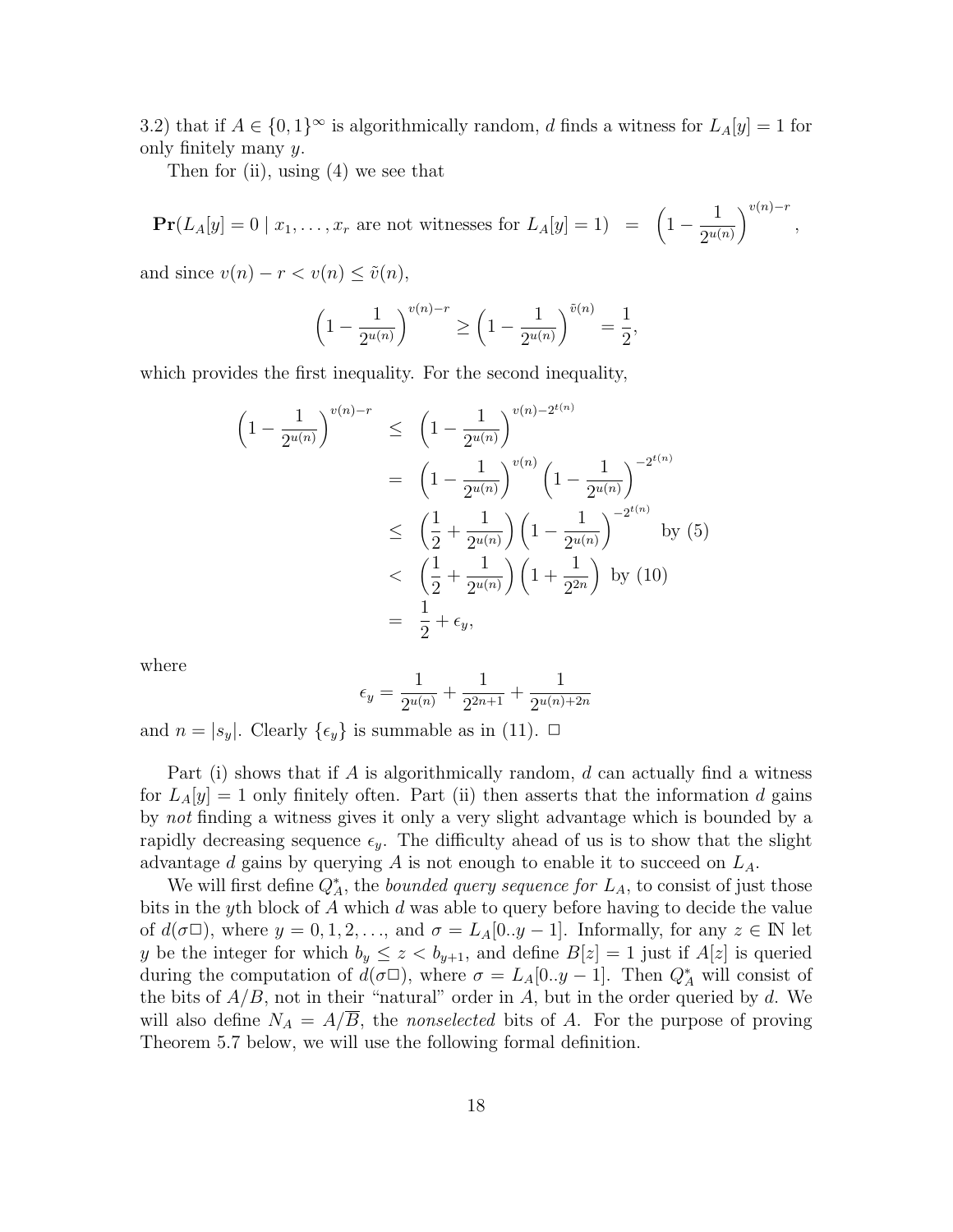**Definition 5.6** Fix an oracle  $A \in \{0,1\}^{\infty}$ . For a string  $\sigma$  with  $|\sigma| = y$ , define a function  $F_{\sigma}: \{0,1\}^* \longrightarrow \mathbb{N}$  as follows: if  $\xi$  is the sequence of responses to the first  $|\xi| < f(y)$  oracle queries in the computation of  $d(\sigma \Box)$  relative to A, then  $F_{\sigma}(\xi)$  is the position of the next bit to be queried. For an infinite sequence  $C \in \{0,1\}^{\infty}$  let  $F_C(\xi) = F_{\sigma}(\xi)$ , where  $\sigma = C[0..y-1]$  for the least y such that  $|\xi| < f(y)$ . Let

$$
G_C(\xi) = \begin{cases} 0 & \text{if } F_C(\xi) < b_y \\ 1 & \text{if } F_C(\xi) \ge b_y. \end{cases}
$$

Define sequences of strings  $\xi_0 \subseteq \xi_1 \subseteq \cdots$  and  $\rho_0 \subseteq \rho_1 \subseteq \cdots$  such that  $\xi_0 = \rho_0 = \lambda$ ,  $\xi_{j+1} = \xi_j A[F_C(\xi_j)]$ , and  $\rho_{j+1} = \rho_j G_C(\xi_j)$ . Let  $Q_C = \lim_j \xi_j$  and  $R_C = \lim_j \rho_j$ . Then the bounded query sequence for C is the sequence  $Q^*_{\mathcal{C}} = Q_{\mathcal{C}}/R_{\mathcal{C}}$ , and in particular to avoid double subscripts we let  $Q_A^*$  denote  $Q_{LA}^*$ , the bounded query sequence for  $C = L_A$ . We also define  $B \in \{0, 1\}^\infty$  by  $B[z] = 1$  if and only if for some j,  $F_{L_A}(\xi_j) = z$ and  $G_{L_A}(\xi_j) = 1$ ; then  $N_A = A/B$  is the sequence of *nonselected* bits of A.

 $Q_A^*$  includes a relatively small part of the *y*th block of A, and moreover by Lemma 5.5(ii), if we look at the bits of  $N_A$  within the yth block (i.e., everything remaining in the yth block after the selection of  $Q_A^*$ , approximately half the possible configurations correspond to  $L_A[y] = 0$  and half to  $L_A[y] = 1$ . Thus if d is successful in predicting whether  $L_A[y] = 1$  based on the partial information represented in  $Q_A^*$ , then d in effect has a great deal of information about the nonqueried bits in the yth block of A, which should be impossible unless A itself has some kind of internal regularity, i.e., is nonrandom. What we prove is that if d succeeds on  $L_A$ , there is a martingale h (actually a density function) recursive in  $Q_A^*$  which succeeds on  $N_A$ . We then invoke Kolmogorov's inequality (Lemma 4.3) to conclude that  $N_A$  is contained in a constructive null cover relative to  $Q_A^*$ .

**Theorem 5.7** Let  $A \in \{0,1\}^{\infty}$ , and let  $L_A$ ,  $Q_A^*$ , and  $N_A$  be as in Definition 5.6. Suppose that d succeeds on  $L_A$  using oracle A, and that d finds a witness for  $L_A[y] = 1$ for only finitely many  $y \in \mathbb{N}$ . Then  $N_A$  is contained in a constructive null cover relative to  $Q_A^*$ .

It is not difficult to see that the bounded query sequence of Definition 5.6 is an instance of a sequence selected via a bounded Kolmogorov-Loveland place selection (Definition 3.5), and the similarity in notation is deliberate. While the selection function  $F_{L_A}$  of Definition 5.6 apparently depends on  $L_A$ , this is really just an artifact of the time bound on d. Note that for a given string  $\xi$ , if y is the number for which  $f(y-1) \leq |\xi| < f(y)$ , then  $F_{L_A}(\xi)$  is defined as  $F_{\sigma}(\xi)$ , where  $\sigma = L_A[0..y-1]$ , i.e.,  $F_{L_A}(\xi)$  depends only on an initial segment of  $L_A$  of length y. Moreover,  $L_A[0..y-1]$ is determined completely by  $A[0..b_y - 1]$ , and as soon as  $f(y)$  queries have been made no bit of A to the left of  $b_{y+1}$  can thereafter be added to the bounded query sequence, so in the absence of the time bound there is no reason that d could not then systematically examine all bits of A to the left of  $b_{y+1}$  and hence determine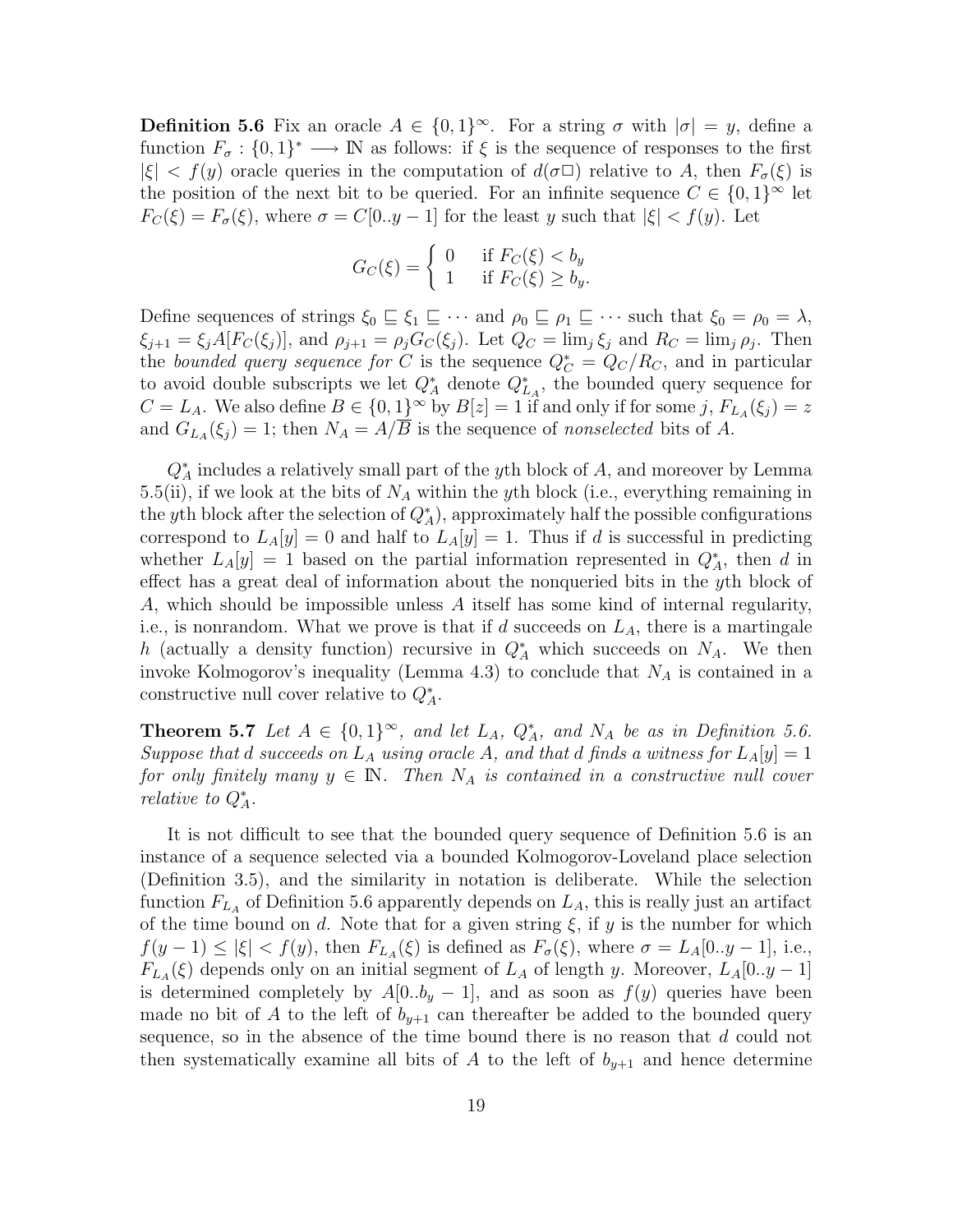$L_A[0,y]$ . We can define p.r. functions F and H which select the subsequence  $Q_A^*$ from A according to Definition 3.5 as follows: Initially  $H(\lambda) = 0$  and F simulates  $F_{L_A}$  on inputs  $\xi$  of length  $|\xi| < f(0)$ ; since  $F_{L_A}(\xi) = F_{\lambda}(\xi)$ , no knowledge of  $L_A$  is required. For  $y > 0$ , having accumulated knowledge of  $L_A[0..y-1]$ , F may simulate  $F_{L_A}(\xi)$  for  $|\xi| < f(y)$ . Upon reaching the point in the simulation that  $|\xi| = f(y)$ , the value of H is set to  $b_{y+1}$  and F then queries all previously unexamined bits in the yth block of A and thus determines  $L_A[0,y]$ . The subsequence  $Q^*$  selected by F and H is precisely the bounded query sequence of Definition 5.6. Note also that  $N_A$  is infinite since  $F_{L_A}$  can select at most  $f(y)$  bits from  $A[0..b_{y+1}-1]$ .

It therefore follows from Theorem 3.6 that if  $A$  is algorithmically random,  $N_A$  is algorithmically random relative to  $Q_A^*$ ; moreover by Lemma 5.5(i), d finds a witness for  $L_A|y|=1$  only finitely often. Then the desired conclusion is immediate from Theorem 5.7:

**Corollary 5.8** Let  $A \in \{0,1\}^{\infty}$  and let  $L_A$  be the test language of Definition 5.3. Let d be an exact  $p_i$ -martingale as in Remark 5.2. If A is algorithmically random, d does not succeed on  $L_A$  relative to  $A$ .

The proof of our main result, Theorem 5.1, will be complete once we prove Theorem 5.7.

*Proof of Theorem 5.7.* The plan of the proof is as follows. We first construct a function  $d^*$  recursive in  $Q_A^*$ , and then define the martingale h. The function  $d^*$  may be regarded more or less as a partially defined martingale which is attempting to succeed on  $N_A$ ; thus we think of the inputs  $\rho$  to  $d^*$  as possible initial segments of  $N_A$ . The construction of  $d^*$  proceeds in stages; at stage  $y + 1$ ,  $d^*$  attempts to simulate the computation of  $d(\sigma \Box)$  for strings  $\sigma$  of length y. Consider steps  $f(y - 1)$  through  $f(y) - 1$  in the computation of  $d(\sigma \Box)$ ; if d queries bit z of the oracle, where  $z \ge b_y$ , the value of  $A[z]$  is available from  $Q_A^*$ . The information in  $Q_A^*$  can then be used by  $d^*$  to construct an approximation of A, that is, to fill in some of the bits of a string  $\alpha_{\rho} \in \{0, 1, \perp\}^*$  which  $d^*$  "believes" to be an initial segment of a sequence A associated with a given input  $\rho$ . However, during this part of the computation of  $d(\sigma \Box)$ , values for  $d(\sigma[0..j])$ ,  $j < y$ , have already been produced, so if a bit  $z < b_y$  is queried by d, the value  $A[z]$  is not part of the bounded query sequence  $Q_A^*$ , i.e, it resides in  $N_A$ . What  $d^*$  does is to use the input string  $\rho$  (which it hopes is an initial segment of  $N_A$ ) to fill in the values of bits  $z < b_y$  of  $\alpha_\rho$  which are not provided by  $Q_A^*$ . Most input strings are not initial segments of  $N_A$ , of course, so most of the time the attempted simulation of d is incorrect, but there must be one sequence of inputs  $\rho_0 \sqsubseteq \rho_1 \sqsubseteq \cdots$ which are true initial segments of  $N_A$ , and on these inputs  $d^*$  will correctly simulate d. We will then arrange to define  $d^*(\rho)$  to be equal to an associated value  $d(\sigma_\rho)$ , where  $\sigma_{\rho}$  is a true initial segment of  $L_A$ , so that if  $\limsup_i d(L_A[0..j]) = \infty$ , then  $\limsup_j d^*(N_A[0..j]) = \infty$  also.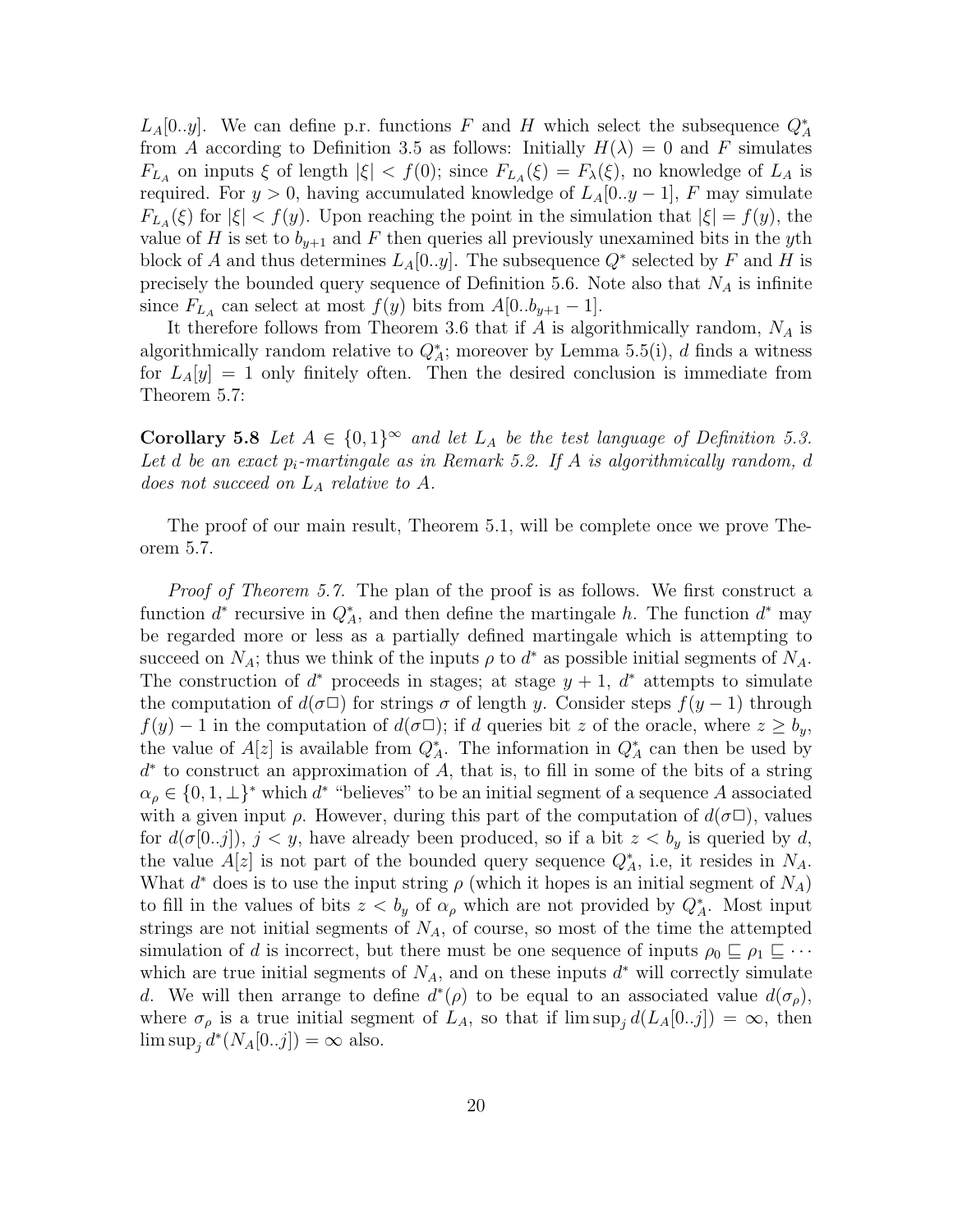The function  $d^*$ , unfortunately, is not a martingale, but in some sense it is a "biased" martingale, and the extent to which it is biased—the extent to which the probability associated with each bit differs from  $\frac{1}{2}$ —is bounded by the sequence  $\epsilon_y$  of Lemma 5.5. Thus instead of a strategy d which has an advantage  $\epsilon_y$  in betting on  $L_A$ , we have in a sense the "dual" problem of a strategy  $d^*$  betting on a sequence where the odds may be biased by  $\epsilon_y$ . This is actually a fortuitous state of affairs, since the effect of the bias  $\epsilon_y$  can now be more readily analyzed. The idea is to define the (unbiased) density function h by making careful adjustments in the values of  $d^*$ so that condition (3) can be satisfied, and to do so in such a way that the lim sup is preserved. The key to being able to do this is the fact that the sequence  $\epsilon_y$  is rapidly decreasing.

We next give a formal description of the construction of  $d^*$ . The construction takes place in stages. If  $d^*(\rho)$  is defined during stage y, we will say that the node  $\rho$ is active at stage  $y + 1$ . At each stage, for each active node  $\rho$ , all the extensions of  $\rho$ having a certain fixed length will become defined. Associated with each active node  $\rho$  at stage  $y + 1$  is the following cast of characters:

- $\alpha_{\rho}$ : belief about A at node  $\rho$ .  $\alpha_{\rho}$  is a string over  $\{0, 1, \perp\}^*$ , but all bits  $z < b_y$  are defined.
- $\sigma_{\rho}$ : belief about  $L_A$  corresponding to  $\alpha_{\rho}$ , i.e.,  $\sigma_{\rho}[j] = \Phi_j(\alpha_{\rho})$  for  $j = 0, \ldots, y 1$ .  $\sigma_{\rho}$ is a string of length y. ( $\Phi$  is as in Definition 5.3.)
- $\Gamma_{\rho}$ : an integer representing the next bit of  $Q_A^*$  to be queried by  $d^*$ .
- $\xi_{\rho}$ : sequence of all query responses produced by the simulation of  $d(\sigma_{\rho})$ .  $\xi_{\rho}$  is a string of length  $f(y-1)$  (where we define  $f(-1) = 0$ ).

Construction at stage 0: Let  $d^*(\lambda) = d(\lambda) = 1$ , and

$$
\alpha_{\lambda} = \perp^{\infty},
$$
  
\n
$$
\sigma_{\lambda} = \lambda,
$$
  
\n
$$
\Gamma_{\lambda} = 0, \text{ and}
$$
  
\n
$$
\xi_{\lambda} = \lambda.
$$

Construction at stage y + 1: For each active node  $\rho$ , let  $\alpha = \alpha_{\rho}, \sigma = \sigma_{\rho}$ ,  $\Gamma = \Gamma_{\rho}$ , and  $\xi = \xi_{\rho}$ . Note that  $y = |\sigma|$  by construction. We simulate the computation of  $d(\sigma \Box)$  on steps  $f(y-1)$  through  $f(y) - 1$ , extending  $\alpha$  and  $\xi$  as follows:

for 
$$
j := f(y-1)
$$
 to  $f(y) - 1$  do  
\n $z := F_{\sigma}(\xi)$   
\nif  $z \ge b_y$  then  
\n $\xi[j] := Q_A^*[\Gamma]$   
\n $\alpha[z] := Q_A^*[\Gamma]$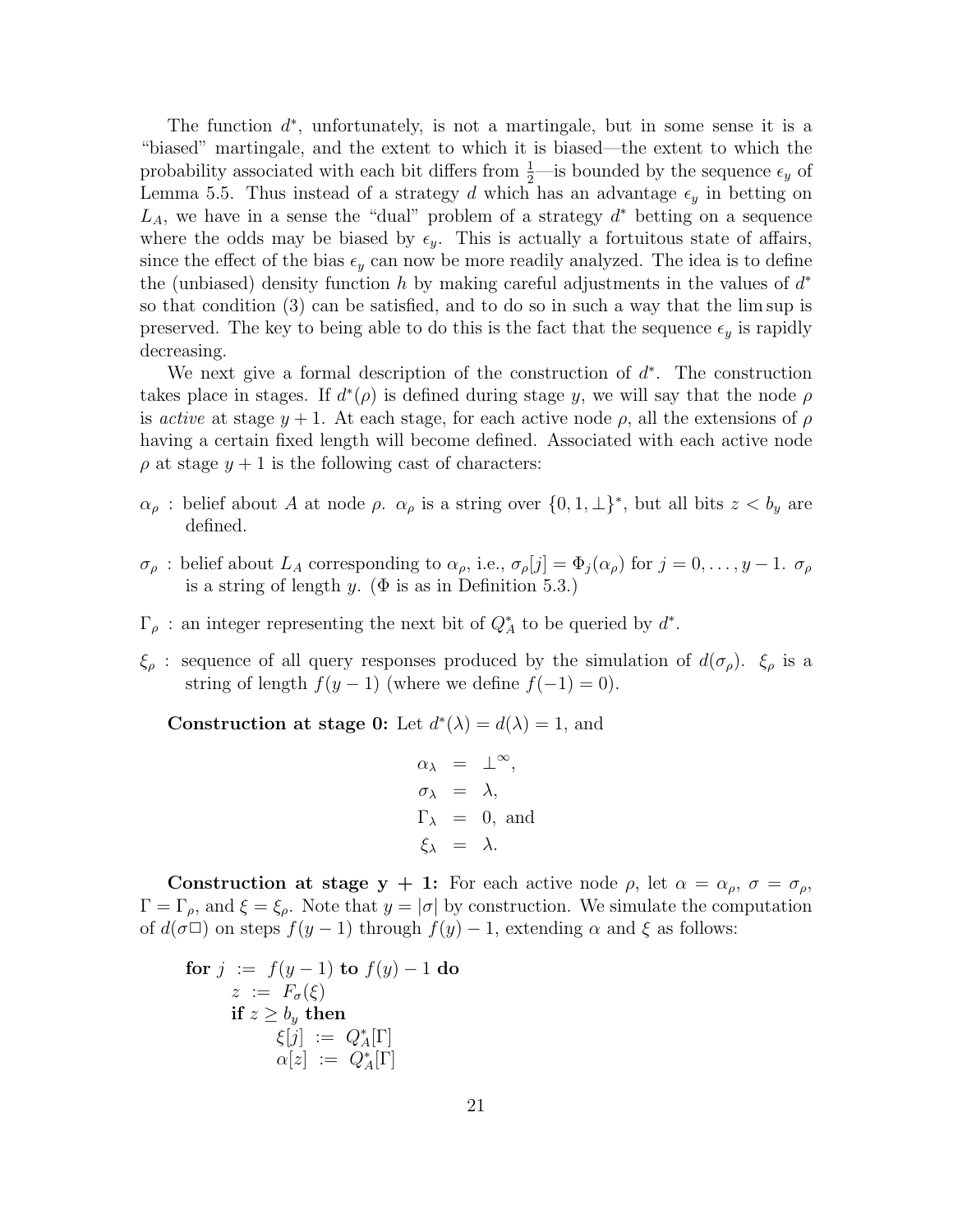$\Gamma := \Gamma + 1$ else  $\xi[j] := \alpha[z]$ 

Simulate the jth step in the computation of  $d(\sigma \Box)$ , using  $\xi[j]$  for the oracle response.

Then let

$$
a = d(\sigma 0),
$$
  
\n
$$
b = d(\sigma 1),
$$
  
\nand 
$$
k = \text{number of undefined bits}
$$
  
\n
$$
\text{in } \alpha[b_y..b_{y+1} - 1].
$$
\n(12)

For each string  $\tau \in \{0,1\}^k$  define  $d^*$  on node  $\rho\tau$  by:

$$
d^*(\rho \tau) = \begin{cases} a & \text{if } \Phi_y(\alpha \downarrow \tau) = 0 \\ b & \text{if } \Phi_y(\alpha \downarrow \tau) = 1. \end{cases}
$$

Finally let

$$
\sigma_{\rho\tau} = \begin{cases}\n\sigma 0 & \text{if } \Phi_y(\alpha \downarrow \tau) = 0 \\
\sigma 1 & \text{if } \Phi_y(\alpha \downarrow \tau) = 1, \n\end{cases}
$$
\n
$$
\alpha_{\rho\tau} = \alpha \downarrow \tau,
$$
\n
$$
\Gamma_{\rho\tau} = \Gamma, \text{and}
$$
\n
$$
\xi_{\rho\tau} = \xi.
$$

This completes stage  $y + 1$ .

Claim 5.9 Let  $\lambda = \rho_0 \sqsubseteq \rho_1 \sqsubseteq \rho_2 \sqsubseteq \cdots$  be the unique sequence of strings such that for each y,  $\rho_y \subseteq N_A$  and  $\rho_y$  is active at stage  $y + 1$ . If d succeeds on  $L_A$ , then  $\limsup_{y} d^{*}(\rho_{y}) = \infty.$ 

*Proof of Claim 5.9.* It can be shown by induction that at stage  $y + 1$ ,

$$
\begin{array}{rcl}\n\alpha_{\rho_y} & \sqsubseteq & A, \\
\sigma_{\rho_y} & = & L_A[0..y-1], \text{ and} \\
d^*(\rho_y) & = & d(\sigma_{\rho_y}).\n\end{array}
$$

Hence  $\limsup_y d^*(\rho_y) = \limsup_y d(L_A[0..y-1]) = \infty. \ \Box$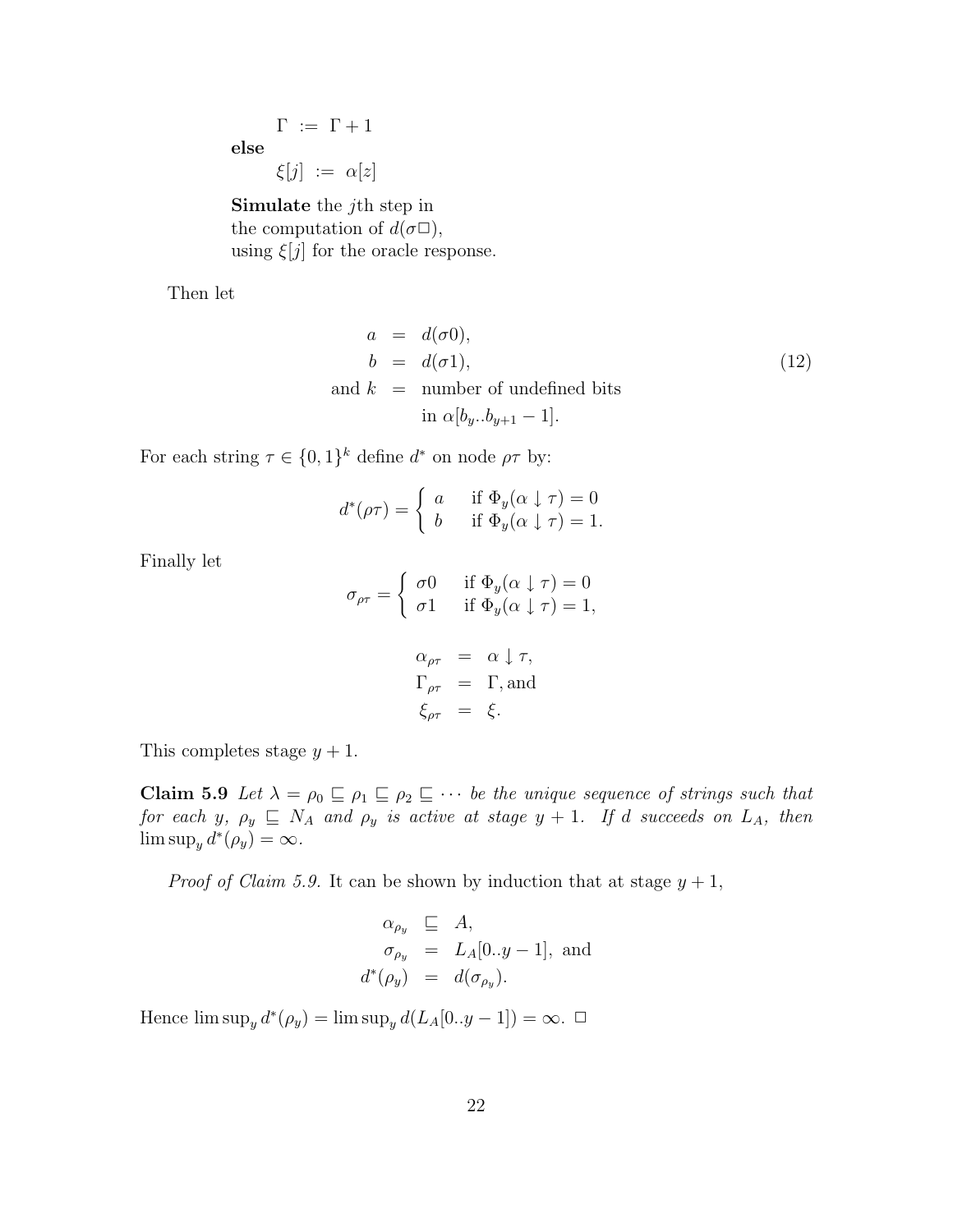We next define the density function h. During the following discussion let  $\rho$  be an active node at any stage  $y + 1$ , and let  $\lambda = \rho_0 \subseteq \rho_1 \subseteq \cdots \subseteq \rho_y = \rho$  be the predecessors of  $\rho$  such that  $\rho_j$  is active at stage  $j+1$ . Let  $\alpha = \alpha_\rho$  and  $\sigma = \sigma_\rho$  be the strings associated with  $\rho$  in the construction at stage  $y + 1$ , let a, b, and k be as in (12), and let  $c = d^*(\rho) = d(\sigma)$ . The plan is to define h by adjusting the values of  $d^*$ at each node so the condition

$$
h(\rho) \geq \frac{1}{2^k} \sum_{|\tau|=k} h(\rho \tau) \tag{13}
$$

can be satisfied (note that  $(13)$  is just the obvious extension of  $(3)$ ). First we need the following:

**Definition 5.10** The node  $\rho$  is bad if  $\Phi_y(\alpha \downarrow \tau) = 1$  for every  $\tau \in \{0,1\}^k$ . If  $\rho$  is not bad it is good. If  $\rho$  is bad and  $b = 0$ , then each of the nodes  $\rho \tau$  will be called dead.

Note that a node is bad if the bits of the oracle queried by  $d(\sigma \Box)$  actually include a group of zeros witnessing that  $L_A[y] = 1$ . It follows that  $d^*(\rho \tau) = d(\sigma 1) = b$  for every  $\tau \in \{0,1\}^k$ . Note also that by construction, if  $\sigma_\rho$  is the string associated with the active node  $\rho$  so that  $d^*(\rho) = d(\sigma_\rho)$ , then for every active node  $\rho'$  extending  $ρ$ , the associated string  $σ_{ρ'}$  extends  $σ_{ρ}$ . It follows that if a node  $ρ$  is dead, then  $d^*(\rho') = d(\sigma_\rho) = 0$  for every  $\rho'$  extending  $\rho$ . We should also note that the goodness or badness of a node  $\rho$  is evident at the stage in the construction where  $\rho$  is active.

Now if  $\rho$  is good, we define the quantity

$$
q_{\rho} = \frac{\left| \{ \tau \in \{0, 1\}^k : d^*(\rho \tau) = a \} \right|}{2^k},
$$

if  $a \neq b$ , and  $q_{\rho} = \frac{1}{2}$  $\frac{1}{2}$  if  $a = b$ . That is,  $q<sub>\rho</sub>$  is the proportion of the extensions  $\rho\tau$  of  $\rho, |\tau| = k$ , for which  $d^*(\rho \tau) = a$ , or equivalently, for which  $\Phi_y(\alpha \downarrow \tau) = 0$ . We will shortly need the following crucial fact about  $q_{\rho}$ :

**Claim 5.11** Let  $\{\epsilon_y\}$  be the sequence defined in Lemma 5.5(ii), and let  $\rho$  be a node active at stage  $y + 1$  as above. Then

$$
\frac{1}{2} \le q_{\rho} < \frac{1}{2} + \epsilon_y. \tag{14}
$$

*Proof of Claim 5.11* Let  $x_1, \ldots, x_r$  denote those potential witnesses  $x_j < v(n)$ such that the  $x_i$ <sup>th</sup> group of  $u(n)$  bits in the y<sup>th</sup> block of  $\alpha_\rho$  includes a defined bit; note  $r \leq k \leq 2^{t(n)}$ . Then

$$
\frac{1}{2} \leq \mathbf{Pr}(L_A[y] = 0)
$$
\n
$$
= \mathbf{Pr}\{\tau \in \{0, 1\}^{u(n)v(n)} : \Phi_y(\tau) = 0\}
$$
\n
$$
\leq \mathbf{Pr}\{\tau \in \{0, 1\}^k : \Phi_y(\alpha \downarrow \tau) = 0\}
$$
\n
$$
\leq \mathbf{Pr}(L_A[y] = 0 \mid x_1, \dots, x_r \text{ are not witnesses})
$$
\n
$$
< \frac{1}{2} + \epsilon_y.
$$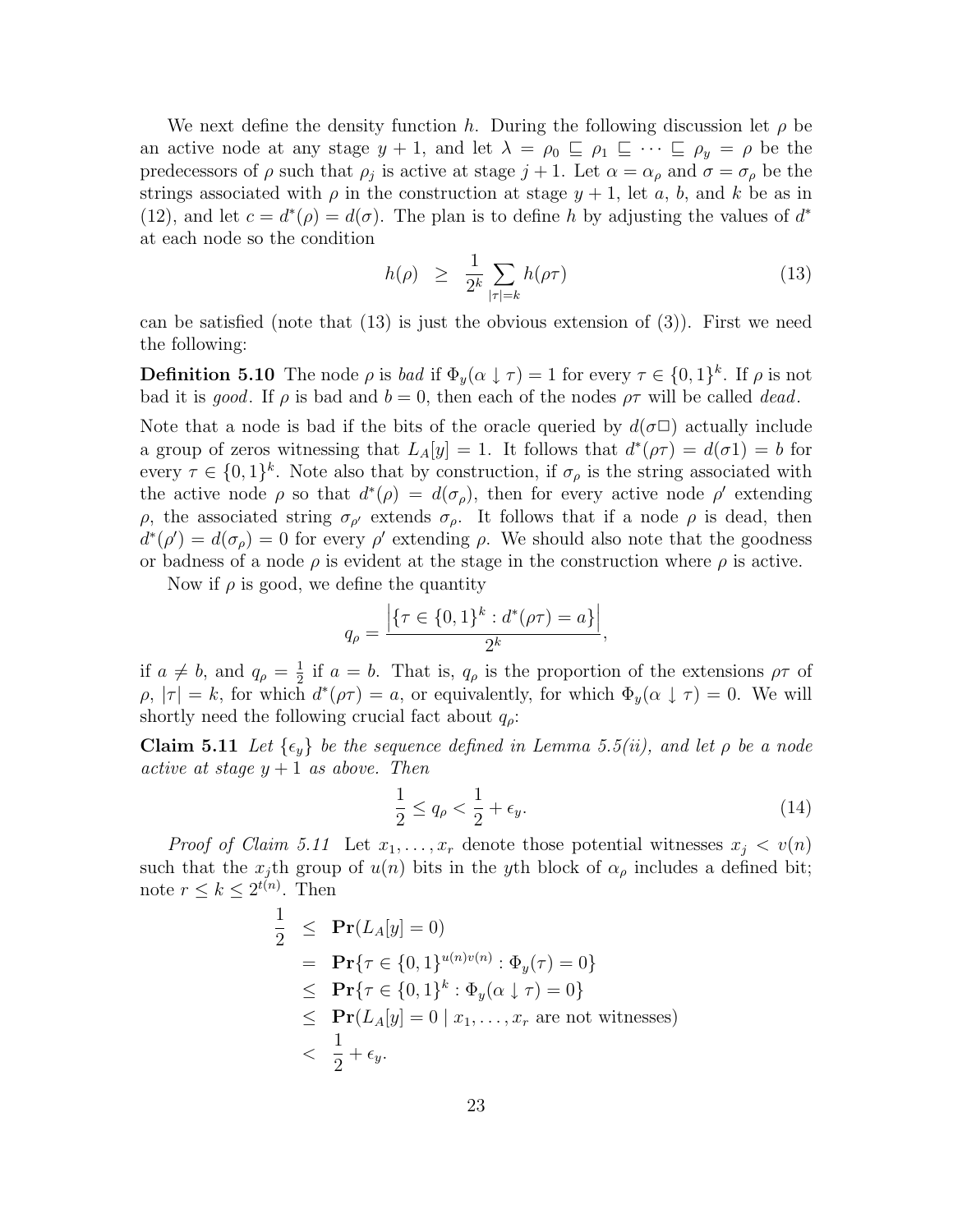The first inequality is Lemma 5.4(i); the last is Lemma 5.5(ii).  $\Box$ 

Let  $m_{\lambda} = 1$ ; if  $\rho$  is good, for each string  $\tau \in \{0, 1\}^k$  let

$$
m_{\rho\tau} = \begin{cases} \frac{1}{2q_{\rho}} & \text{if } d^*(\rho\tau) = a \\ & \\ \frac{1}{2(1-q_{\rho})} & \text{if } d^*(\rho\tau) = b, \end{cases}
$$

and if  $\rho$  is bad let

$$
m_{\rho\tau} = \begin{cases} c & \text{if } b \neq 0 \\ 0 & \text{if } b = 0 \end{cases}
$$

We will also need the observation that since  $(a + b)/2 = c$  (by (3), since d is a martingale), it is always the case that if  $b \neq 0$ , then

$$
\frac{c}{b} = \frac{1}{2} + \frac{a}{2b} \ge \frac{1}{2}.\tag{15}
$$

Now to define  $h(\rho)$ , let  $h(\lambda) = d^*(\lambda) = 1$ , let

$$
M_{\rho} = \prod_{j=0}^{y} m_{\rho_j},
$$

and let

$$
h(\rho) = M_{\rho} \cdot d^*(\rho).
$$

Claim 5.12 If the strings  $\rho\tau$  are not dead, then

$$
h(\rho) = \frac{1}{2^k} \sum_{|\tau|=k} h(\rho \tau).
$$

*Proof of Claim 5.12.* The numbers  $m_\rho$  have been defined so that the following conditions hold. If  $\rho$  is good,

$$
d^*(\rho) = c = \frac{a+b}{2}
$$
  
=  $\frac{1}{2^k} \left[ 2^k q_\rho \left( \frac{1}{2q_\rho} \right) a + 2^k (1 - q_\rho) \left( \frac{1}{2(1 - q_\rho)} \right) b \right]$   
=  $\frac{1}{2^k} \sum_{|\tau| = k} m_{\rho \tau} d^*(\rho \tau)$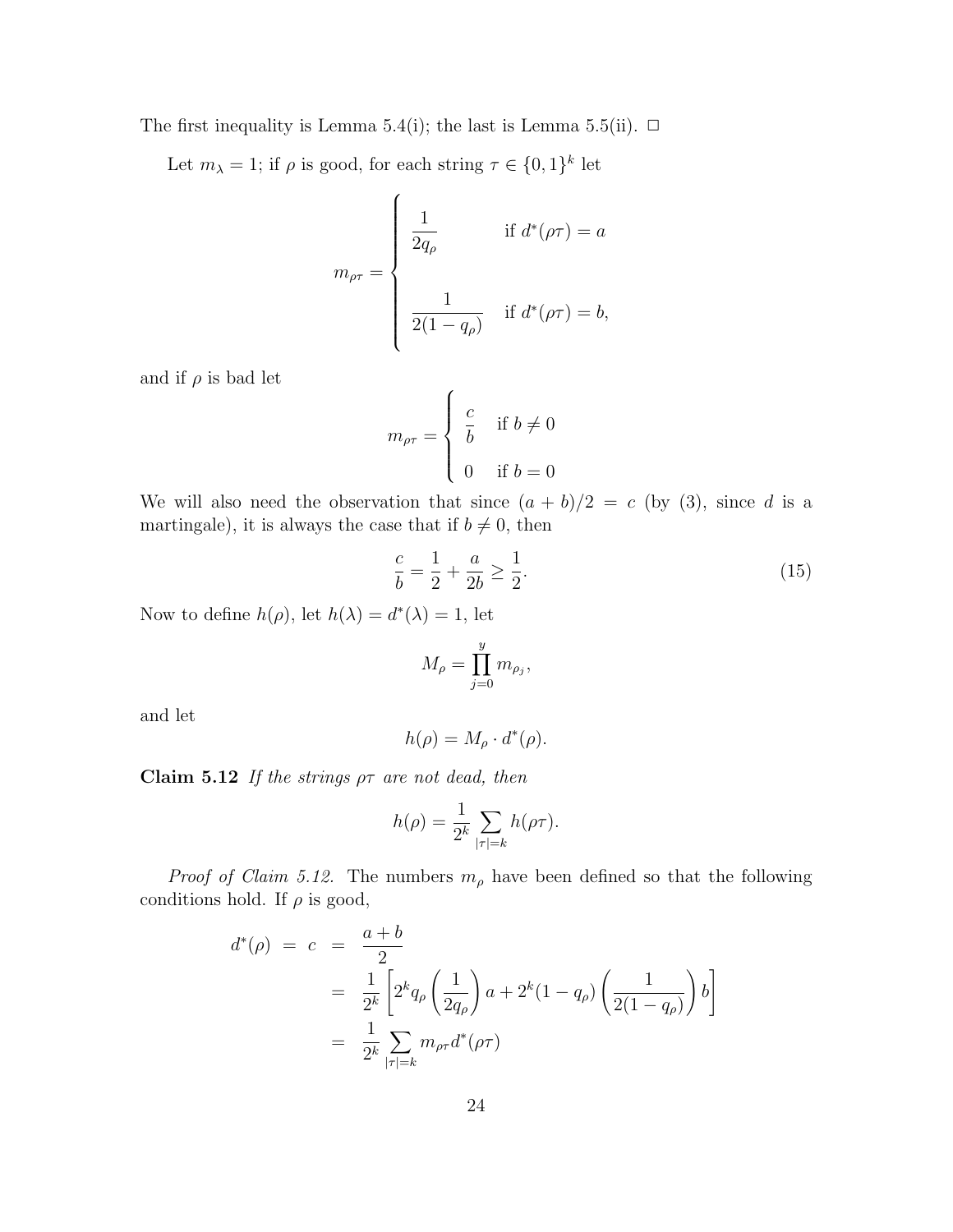since  $2^k q_\rho$  is the number of extensions  $\rho\tau$  for which  $d^*(\rho\tau) = a$ , and  $2^k(1-q_\rho)$  is the number for which  $d^*(\rho \tau) = b$ . If  $\rho$  is bad, then  $d^*(\rho \tau) = b$  for all  $\tau \in \{0,1\}^k$ , so as long as  $b \neq 0$  (by hypothesis the nodes  $\rho\tau$  are not dead), we have

$$
d^*(\rho) = c = \frac{c}{b} \cdot b
$$
  
=  $m_{\rho\tau}d^*(\rho\tau)$   
=  $\frac{1}{2^k}\sum_{|\tau|=k} m_{\rho\tau}d^*(\rho\tau).$ 

Thus in either case

$$
M_{\rho} \cdot c = \frac{1}{2^k} \sum_{|\tau|=k} M_{\rho} \cdot m_{\rho\tau} d^*(\rho\tau), \text{ i.e.,}
$$
  

$$
h(\rho) = \frac{1}{2^k} \sum_{|\tau|=k} h(\rho\tau).
$$

 $\Box$ 

We can extend the domain of h to all strings  $\gamma$  as follows: if  $\gamma 0, \gamma 1$  are dead strings of the form  $\rho\tau$ , then let  $h(\gamma) = c = d^*(\rho)$ ; otherwise simply require

$$
h(\gamma) = \frac{1}{2}h(\gamma 0) + \frac{1}{2}h(\gamma 1).
$$

Claim 5.12 ensures that this can be done. (We have not defined  $d^*$  on strings other than the *active* nodes, but it is not necessary to do so.) Since  $h(\rho\tau) = 0$  when  $\rho\tau$  is dead and thus (13) is trivially satisfied, we have shown:

#### Claim  $5.13$  h is a density function.

The next step is to establish a relationship between  $h$  and  $d^*$ . We have seen that to obtain each value  $h(\rho)$  we multiplied the corresponding value of  $d^*(\rho)$  by a number  $M_{\rho}$ . The idea in the arguments that follow is to show that the numbers  $M_{\rho}$  cannot get too small, so that  $h(\rho)$  cannot be too much smaller than  $d^*(\rho)$ . Let  $\{\epsilon_y\}$  be the sequence defined in Lemma 5.5. We first need a minor technical fact.

Claim 5.14 There exists a constant J such that

$$
\prod_{y} \frac{1}{1 + 2\epsilon_y} > 2^{-J}.
$$

Proof of Claim 5.14. Since

$$
(1+2\epsilon_y)^{\frac{1}{2\epsilon_y}} \longrightarrow e < 4,
$$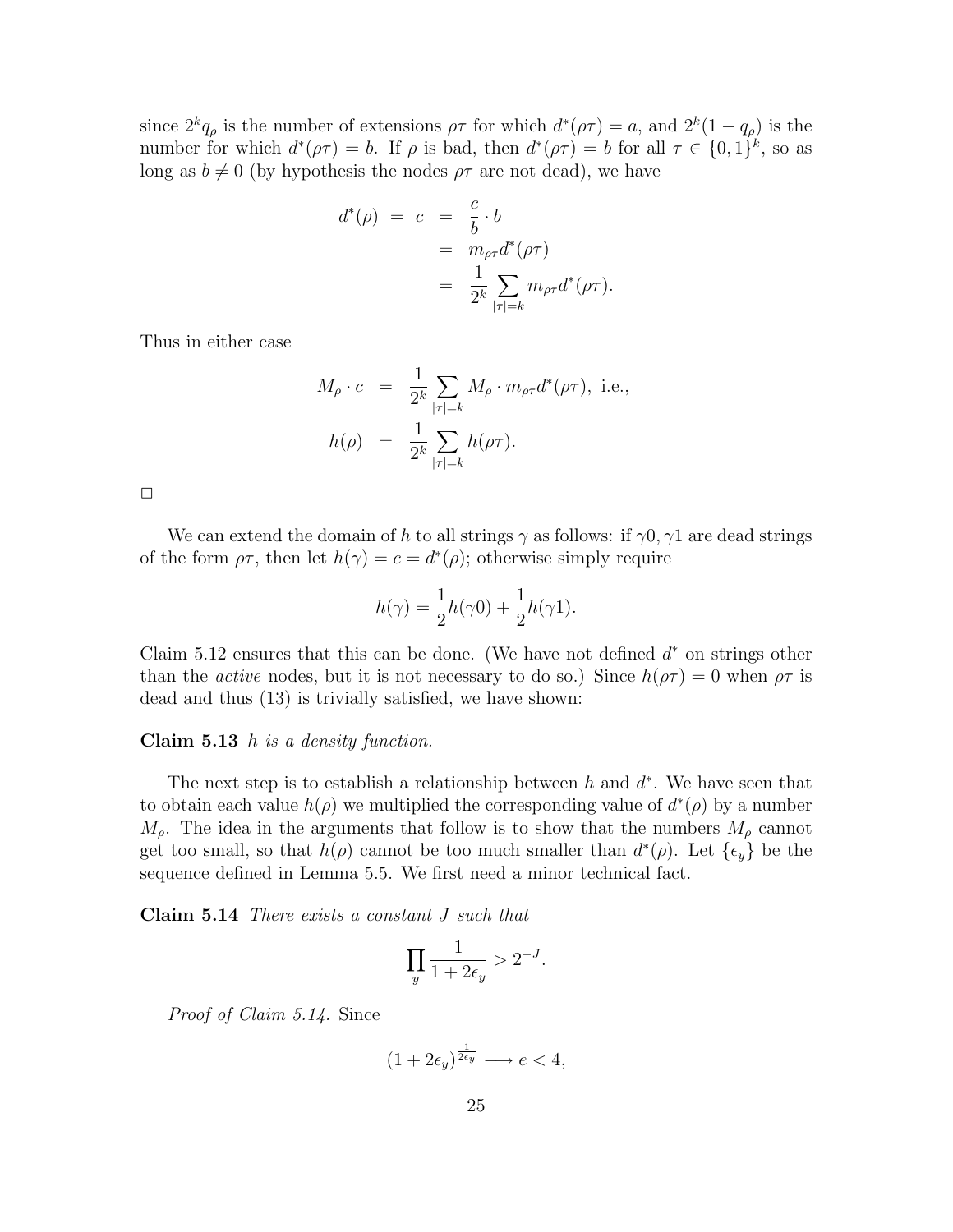it follows that

$$
(1+2\epsilon_y) < 4^{2\epsilon_y} = 2^{4\epsilon_y}
$$

and hence

$$
\log(1+2\epsilon_y) < 4\epsilon_y;
$$

since  $\{\epsilon_y\}$  is summable we may let J be any number for which

$$
\sum_{y} \log(1 + 2\epsilon_y) < J < \infty
$$

Thus

$$
\sum_{y} \log \left( \frac{1}{1 + 2\epsilon_y} \right) > -J
$$

and

$$
\prod_{y} \frac{1}{1 + 2\epsilon_y} > 2^{-J}.
$$

 $\Box$ 

Claim 5.15 Let  $\rho_0 \sqsubseteq \rho_1 \sqsubseteq \rho_2 \sqsubseteq \cdots$  be a finite or infinite sequence of nodes such that  $\rho_j$  is active at stage  $j + 1$ , none of the  $\rho_j$  are dead, and only finitely many of the  $\rho_j$ are bad. Let K denote the number of bad nodes in the sequence and J the constant of Claim 5.14. Then for each node  $\rho_j$  in the sequence,

$$
M_{\rho_j} > 2^{-J} 2^{-K}.
$$

*Proof of Claim 5.15.* If  $\rho_j$  is a good node, then  $\frac{1}{2} \le q_{\rho_j} < \frac{1}{2} + \epsilon_j$  by (14), so  $1\leq 2q_{\rho_j} < 1+2\epsilon_j$  and

$$
\frac{1}{1+2\epsilon_j}<\frac{1}{2q_{\rho_j}}\leq 1.
$$

For good nodes  $\rho$  we always have

$$
\frac{1}{2(1-q_{\rho})} \ge m_{\rho\tau} \ge \frac{1}{2q_{\rho}},
$$

and for the bad nodes  $\rho$  it is always the case by (15) that

$$
m_{\rho\tau}\geq \frac{1}{2}.
$$

Thus for any  $\rho_y$  in the sequence,

$$
M_{\rho_y} = \prod_{\substack{j < y \\ \rho_j \text{ good}}} m_{\rho_{j+1}} \cdot \prod_{\substack{j < y \\ \rho_j \text{ bad}}} m_{\rho_{j+1}}
$$
\n
$$
\geq \prod_{j=0}^y m_{\rho_j} \cdot \left(\frac{1}{2}\right)^K
$$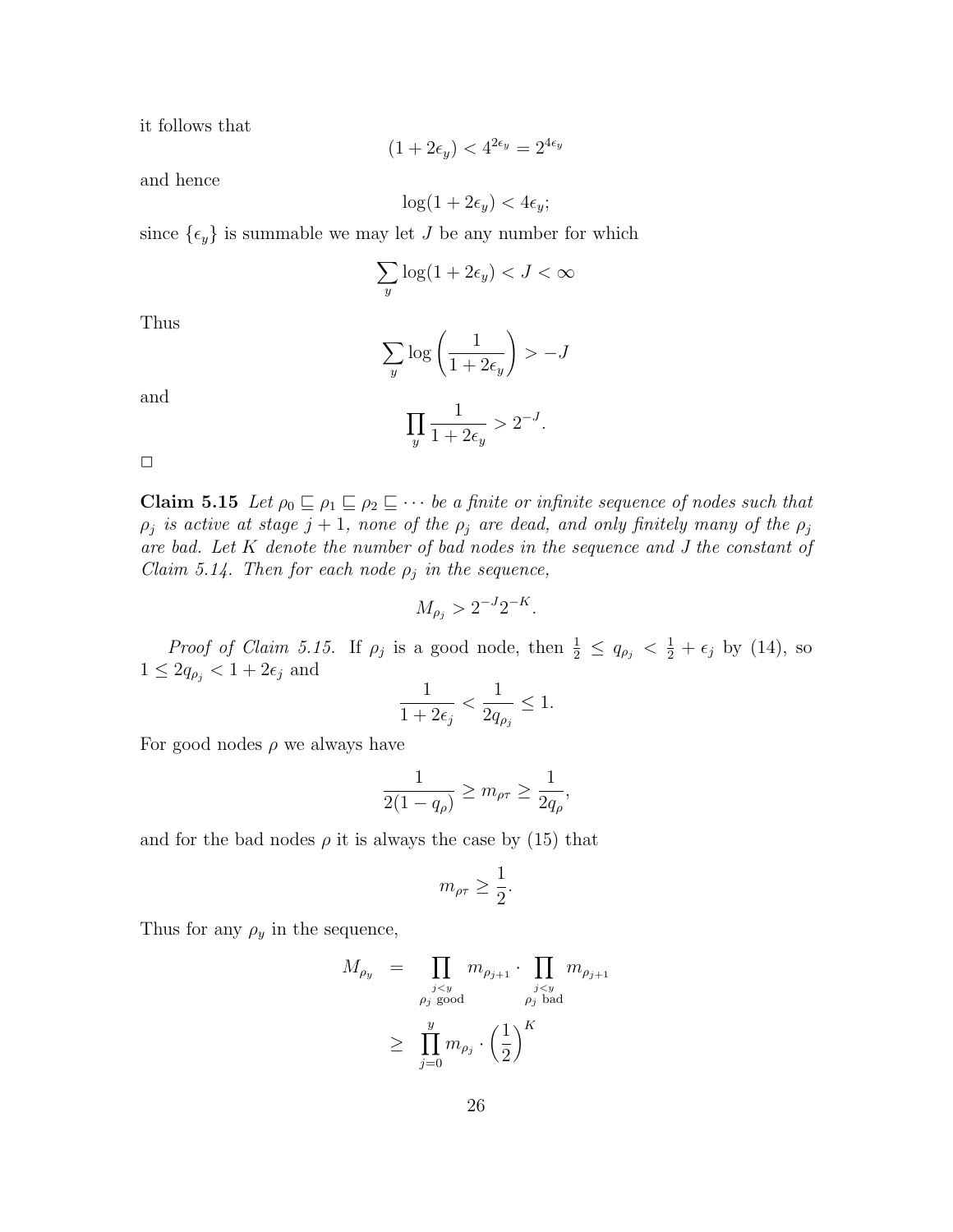$$
\geq \prod_{j=0}^{y} \frac{1}{2q_{\rho_j}} \cdot 2^{-K}
$$

$$
\geq \prod_{j} \frac{1}{1+2\epsilon_j} \cdot 2^{-K}
$$

$$
\geq 2^{-J}2^{-K}.
$$

| ___ |  |  |
|-----|--|--|

Let  $\rho_0 \sqsubseteq \rho_1 \sqsubseteq \rho_2 \sqsubseteq \cdots$  be the unique sequence of active nodes with  $\rho_y \sqsubseteq N_A$ . By hypothesis d finds a witness for  $L_A[y] = 1$  only finitely often, so only finitely many of the  $\rho_y$  are bad; let  $K_0$  denote the number of bad nodes in the sequence. For each  $t \in \mathbb{N}$ , we may define a set  $S_t$  as the enumeration of those strings  $\rho$  satisfying the following conditions:

- (i)  $\rho$  is active at some stage in the construction,
- (ii) at most  $K_0$  of the active nodes  $\rho' \sqsubseteq \rho$  are bad,

(iii) 
$$
d^*(\rho) > 2^{J+K_0} \cdot 2^t
$$
.

Since  $d^*$  is recursive in  $Q_A^*$ , the sets  $S_t$  are uniformly r.e. relative to  $Q_A^*$ . By Claim 5.9,  $S_t$  contains some initial segment of  $N_A$ , so

$$
N_A \in \bigcap_t \text{Ext}(S_t).
$$

**Claim 5.16**  $\Pr(S_t) \leq 2^{-t}$ , *i.e.*,  $\{S_t\}$  *is a constructive null cover.* 

Proof of Claim 5.16. First define

$$
S_t' = \{ \rho : h(\rho) > 2^t \}.
$$

By Kolmogorov's inequality (Lemma 4.3),  $Pr(S_t') < 2^{-t}$ , so it will suffice to show that  $S_t \subseteq S'_t$ . Suppose  $\rho \in S_t$ ; let  $y + 1$  be the stage at which  $\rho$  is active, and let  $\rho_0 \sqsubseteq \cdots \sqsubseteq \rho_y = \rho$  be the active predecessors of  $\rho$ . Note that none of the  $\rho_j$  are dead (see the remarks following Definition 5.10). It then follows from Claim 5.15 that

$$
h(\rho) = M_{\rho}d^*(\rho) > 2^{-J-K_0} \cdot d^*(\rho) > 2^t,
$$

so  $\rho \in S'_t$ .  $\Box$ 

This completes the proof of Theorem 5.7.  $\Box$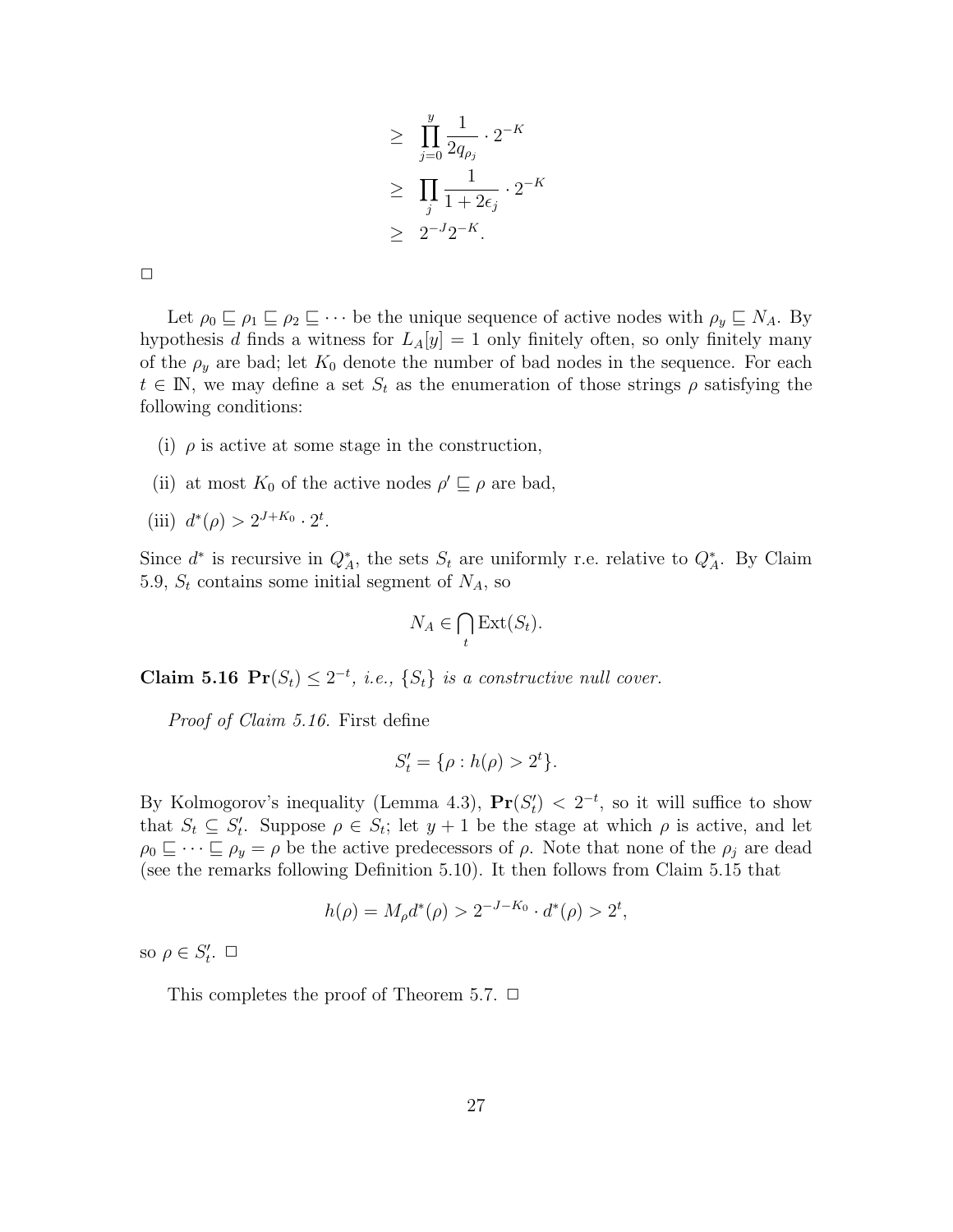### 6 Remarks

It is not difficult to see that the test language  $L_A$  of Theorem 5.1 is not in coNP<sup>A</sup>, and hence that the theorem actually applies to NP – coNP: Consider the class  $C = \{A :$  $L_A \in \text{coNP}^A$ . If C has positive measure, there is a fixed nondeterministic machine M with polynomial time bound  $q$  such that the class

$$
\{A : (\forall y)[L_A[y] = 0 \Longleftrightarrow M^A(y) \text{ has an accepting path}]\}\
$$
 (16)

has positive measure, and hence (using standard techniques) there is an interval  $\alpha$ such that the density of (16) in  $Ext(\alpha)$  is at least  $\frac{3}{4}$ , i.e.,

$$
\Pr\{(\forall y)[L_A[y] = 0 \iff M^A(y) \text{ has an accepting path}] \mid \alpha \sqsubseteq A\} > \frac{3}{4}.\tag{17}
$$

Suppose  $y \in \mathbb{N}$  is sufficiently large that (using the notation of Lemma 5.5)  $b_y > |\alpha|$ ,  $\epsilon_y < \frac{1}{4}$  $\frac{1}{4}$ , and  $g(n) < 2^{t(n)}$ , where  $n = |s_y|$ .  $M^A(y)$  examines fewer than  $g(n)$  potential witnesses  $x_1, \ldots, x_r$  in the yth block of A, and by Lemma 5.5(ii),

$$
\mathbf{Pr}(L_A[y] = 1 \mid x_1, \dots, x_r \text{ are not witnesses } ) \ge \frac{1}{2} - \epsilon_y > \frac{1}{4}
$$

where the probability is independent of  $\alpha$  since  $b_y > |\alpha|$ . Certainly if  $M^A(y)$  has an accepting path, so does  $M^{\tilde{A}}(y)$  for any  $\tilde{A}$  having the same values as A on the  $g(n)$ -bit query sequence for the accepting path. It follows that there exists a  $y$  such that at least one-fourth of the measure of the set  $\{A : M^A(y) \text{ accepts}\}$  consists of sequences A for which  $L_{\tilde{A}}[y] = 1$ , and hence

$$
\mathbf{Pr}\{(\exists y)[L_A[y] = 1 \text{ and } M^A(y) \text{ has an accepting path}] \mid \alpha \sqsubseteq A\} > \frac{1}{4},
$$

contradicting (17); thus  $Pr(\mathcal{C}) = 0$ , i.e.,  $L_A \notin \text{coNP}^A$  with probability one. To see that  $L_A \notin \text{coNP}^A$  for every *algorithmically* random A, it is enough to note that C is a union of recursively closed sets (a  $\Sigma^0_2$ -class) and hence contains no algorithmically random sequences by the "effective zero-one law" of [18] or by Theorem 2 of [3].

It was observed by Longpré [24] that the proof of Theorem 5.1 shows that  $\mu$ (FewP)  $E_i$ )  $\neq$  0, since with probability one, the number of witnesses for  $L_A[y] = 1$  is less than  $n = |s_y|$  for all but finitely y. To see this, note that the inequality (6) can be extended to show that for all sufficiently large  $n$ ,

$$
2^{u(n)-1} < v(n) < 2^{u(n)},
$$

so that

$$
\frac{1}{2} < \frac{v(n)}{2^{u(n)}} < 1. \tag{18}
$$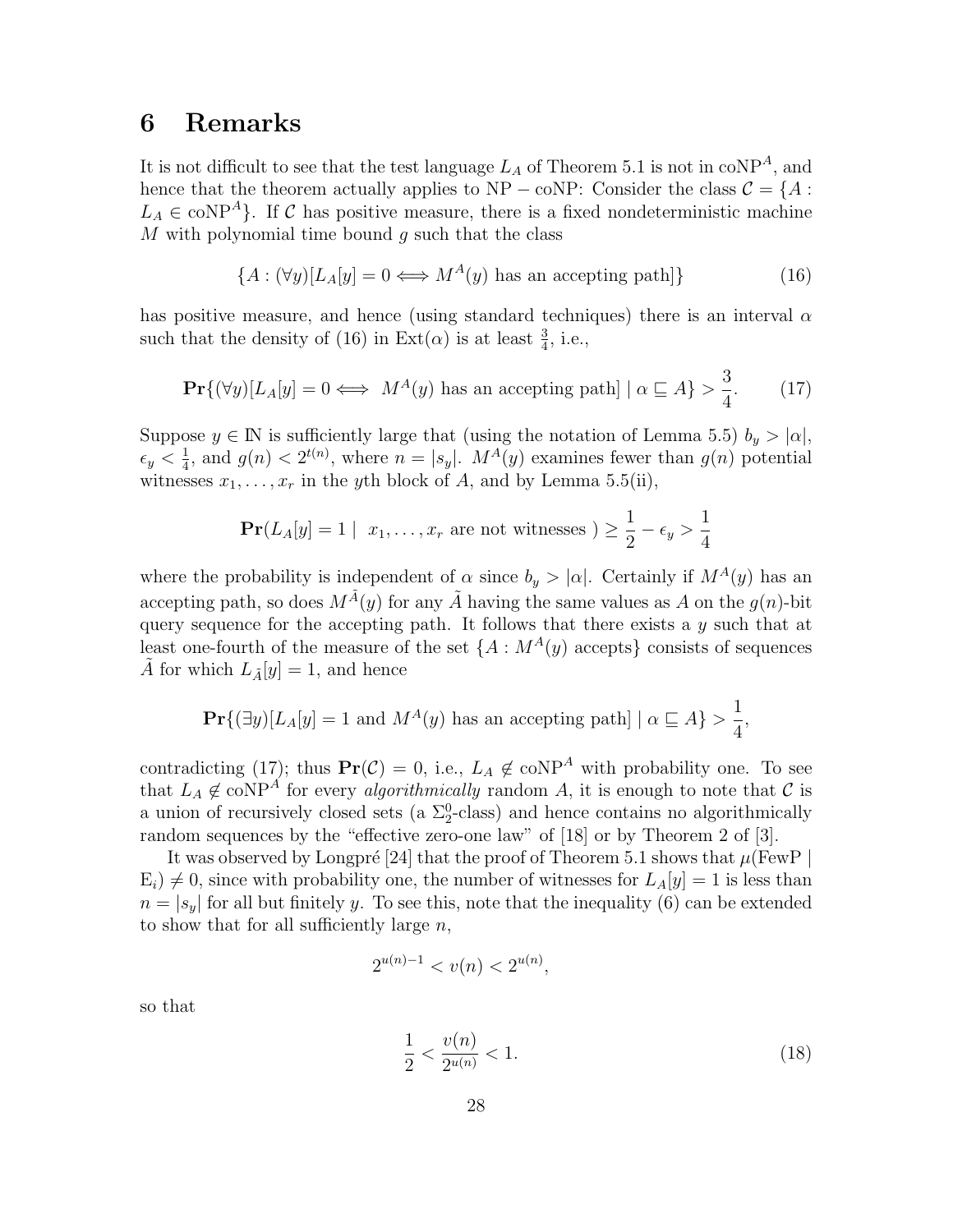For a given y, the number X of witnesses for  $L_A[y] = 1$  is a binomial random variable corresponding to  $v(n)$  independent trials with probability  $2^{-u(n)}$ , where  $n = |s_y|$ ; the mean of X is  $v(n)/2^{u(n)}$ . Using (18) and Chernoff bounds (see [32, p. 71] or [14]),

$$
\mathbf{Pr}(X > n) < \frac{1}{\sqrt{e}} \left(\frac{e}{n}\right)^{\frac{n}{2}}
$$

.

Since

$$
\sum_{y}\frac{1}{\sqrt{e}}\left(\frac{e}{n}\right)^{\frac{n}{2}}=\sum_{n}\frac{2^n}{\sqrt{e}}\left(\frac{e}{n}\right)^{\frac{n}{2}}<\infty,
$$

it follows from the Borel-Cantelli lemma (Theorem 3.2) than when A is algorithmically random there are only finitely many y with more than  $n = |s_y|$  witnesses.

Regan, Sivakumar and Cai [33] have recently shown that if  $\mathcal C$  is any class closed under finite unions and intersections such that  $E_i - C$  is nonempty, then C cannot have measure one in  $E_i$ . Since it can be shown that for an algorithmically random oracle A,  $E_i^A - NP^A$  is nonempty, it follows that  $NP^A$  is neither p- nor p<sub>2</sub>-measurable. The same reasoning can be applied to any class  $\mathcal C$  containing FewP such that relative to a random oracle A,  $\mathcal{C}^A$  does not contain all of  $E_i^A$ . For example, we have that relative to a random oracle the classes  $\oplus P$ , PP,  $\Sigma_k^p$ ,  $\Pi_k^p$ , PH and PSPACE are all not measurable in  $E_2$ .

### Acknowledgments

The authors would like to acknowledge the contributions of Jack Lutz and Elvira Mayordomo, each of whom has discussed the problem at length with one or both of the authors. We thank the referee for several suggestions that simplified the presentation. The first author would also like to thank Jack Lutz for providing the moral and financial support for the author's visit to Iowa State University in the summer of 1993, where much of this work took place.

### References

- [1] M. Bellare and S. Goldwasser. The complexity of decision versus search. To appear in SIAM Journal on Computing.
- [2] C. Bennett and J. Gill. Relative to a random oracle,  $P^A \neq NP^A \neq$  co- $NP^A$ . SIAM Journal on Computing, 10:96–113, 1981.
- [3] R. Book, J. Lutz, and K. Wagner. An observation on probability versus randomness with applications to complexity classes. Math. Systems Theory, 27:201–209, 1994.
- [4] H. Buhrman, S. Homer, and L. Torenvliet. Completeness for nondeterministic complexity classes. Mathematical Systems Theory, 24:179–200, 1991.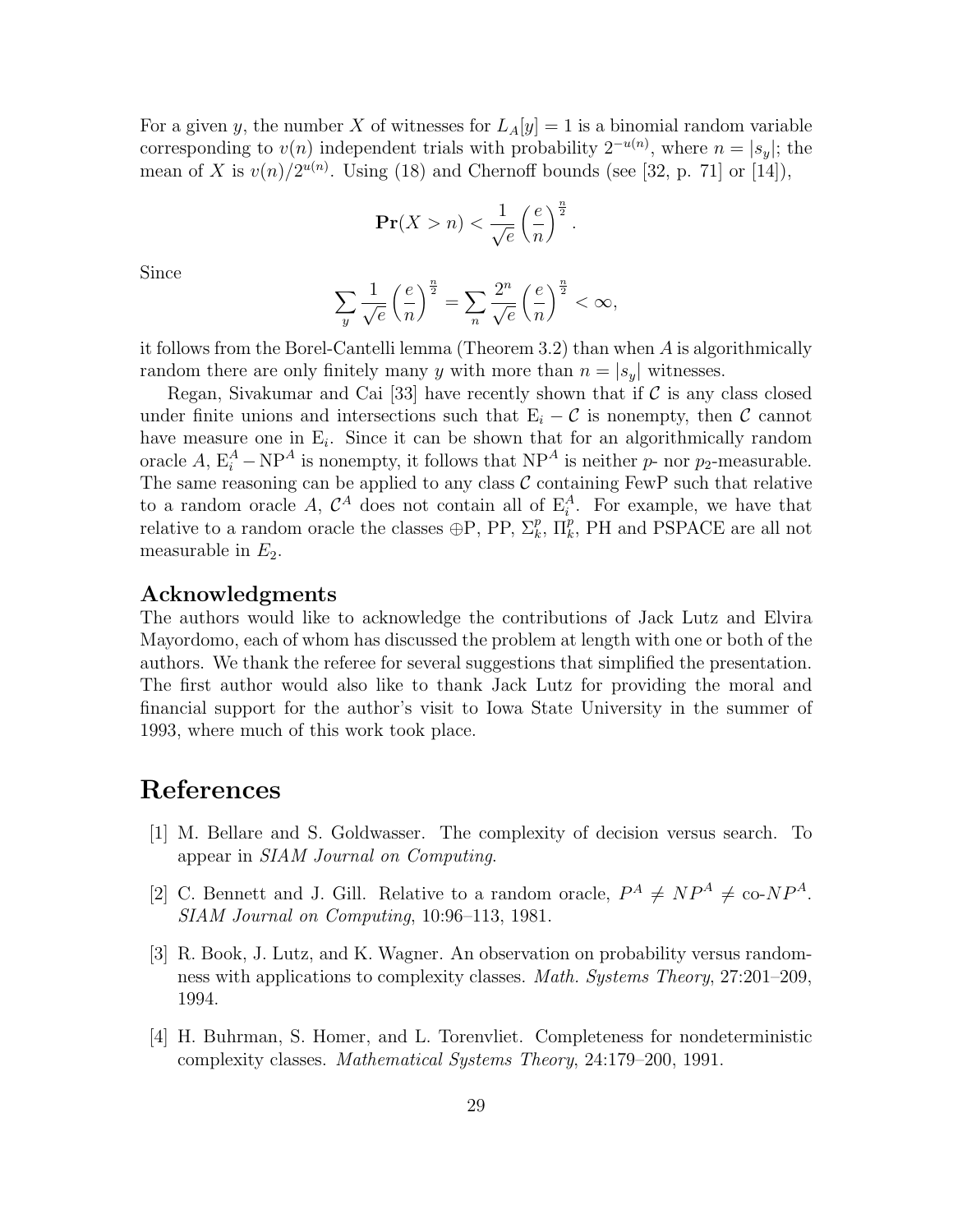- [5] G.J. Chaitin. Algorithmic Information Theory. Cambridge University Press, 1987.
- [6] G.J. Chaitin. Incompleteness theorems for random reals. Advances in Applied Mathematics, 8:119–146, 1987.
- [7] G.J. Chaitin. A theory of program size formally identical to information theory. J. Assoc. Comput. Mach., 22:329–340, 1975.
- [8] B. Chor, O. Goldreich, and J. Hastad. *The Random Oracle Hypothesis is False*. Technical Report 631, Department of Computer Science, Technion, 1990.
- [9] A. Church. On the concept of a random sequence. Bulletin of the AMS, 46:130– 135, 1940.
- [10] J.L. Doob. Note on probability. Annals of Mathematics, 37(2):363–367, 1936.
- [11] D. W. Juedes and J. H. Lutz. The complexity and distribution of hard problems. SIAM Journal on Computing, 24(2):279–295, 1995.
- [12] W. Feller. An Introduction to Probability Theory and its Applications. Volume 1, John Wiley and Sons, Inc., 1957.
- [13] W. Feller. An Introduction to Probability Theory and its Applications. Volume 2, John Wiley and Sons, Inc., 1971.
- [14] T. Hagerup and C Rüb. A guided tour of Chernoff bounds. *Information Pro*cessing Letters, 33:305–308, 1989/90.
- [15] J. Hartmanis, R. Chang, D. Ranjan, and P. Rohatgi. Structural complexity: recent surprises. In Proceedings of the Second Scandinavian Workshop on Algorithm Theory, pages 1–12, Springer-Verlag, 1990.
- [16] D. Juedes and J. Lutz. Weak completeness in E and E2. Theoretical Computer Science, 143:149–158, 1995.
- [17] S. M. Kautz. Degrees of Random Sets. PhD thesis, Cornell University, 1991.
- [18] S. M. Kautz. An improved zero-one law for algorithmically random sequences. 1994. Manuscript.
- [19] S. M. Kautz. Independence properties of algorithmically random sequences. 1994. Manuscript.
- [20] K. Ko and D. Moore. Completeness, approximation, and density. SIAM Journal on Computing, 10:787–796, 1981.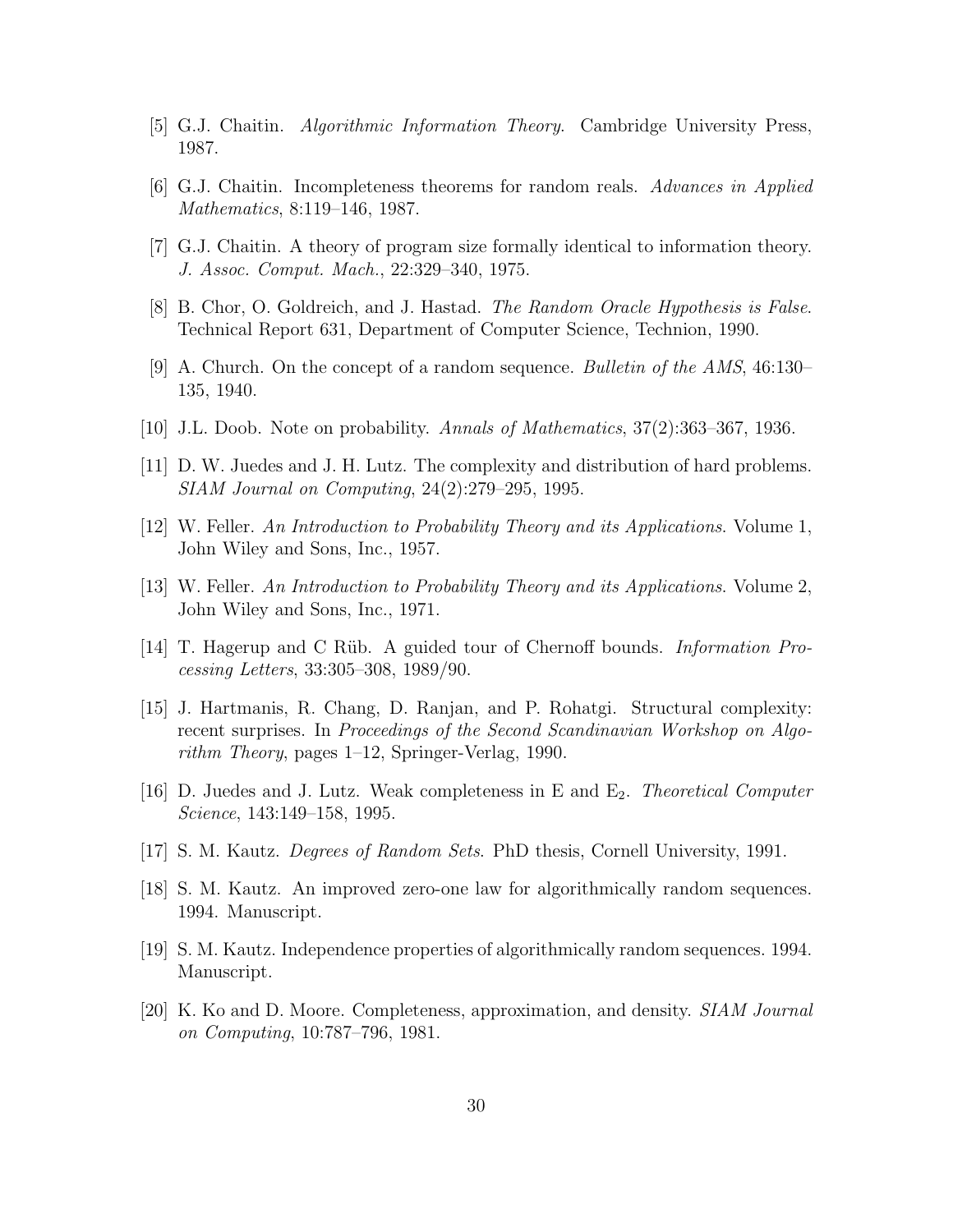- [21] S.A. Kurtz. On the random oracle hypothesis. Information and Control, 57:40– 47, 1983.
- [22] L.A. Levin. On the notion of a random sequence. Soviet Math. Dokl., 14:1413– 1416, 1973.
- [23] M. Li and P. Vitányi. An Introduction to Kolmogorov Complexity and Its Applications. Springer-Verlag, 1993.
- [24] L. Longpré. 1993. Personal communication.
- [25] L. Longpré and P. Young. Cook reducibility is faster than Karp reducibility in NP. Journal of Computer and System Sciences, 41:389–401, 1990.
- [26] J. H. Lutz and E. Mayordomo. Cook versus Karp-Levin: separating completeness notions if NP is not small. In Proceedings of the 11th Annual Symposium on Theoretical Aspects of Computer Science, Springer-Verlag, 1994. To appear in Theoretical Computer Science.
- [27] J. H. Lutz and E. Mayordomo. Measure, stochasticity, and the density of hard languages. SIAM Journal on Computing, 23:762–779, 1994.
- [28] J.H. Lutz. Almost everywhere high nonuniform complexity. Journal of Computer and System Sciences, 44:220–258, 1992.
- [29] P. Martin-Löf. The definition of random sequences. *Information and Control*, 9:602–619, 1966.
- [30] E. Mayordomo. Almost every set in exponential time is P-bi-immune. Theoretical Computer Science, 136:487–506, 1994. Also in Seventeenth International Symposium on Mathematical Foundations of Computer Science, Springer-Verlag, 1992.
- [31] E. Mayordomo. Contributions to the Study of Resource-Bounded Measure. PhD thesis, Universitat Politècnica de Catalunya, 1994.
- [32] R. Motwani and P. Raghavan. Randomized Algorithms. Cambridge, 1995.
- [33] K. Regan, D. Sivakumar, and J. Cai. Pseudorandom Generators, Measure Theory, and Natural Proofs. UBCS–TR 95-2, Computer Science Dept., University at Buffalo, 1995. To appear in FOCS 1995.
- [34] C. P. Schnorr. Process complexity and effective random tests. Journal of Computer and System Sciences, 7:376–378, 1973.
- [35] C. P. Schnorr. *Zufälligkeit und Wahrscheinlichkeit*. Volume 218 of Springer Lecture Notes in Mathematics, Springer-Verlag, 1971.